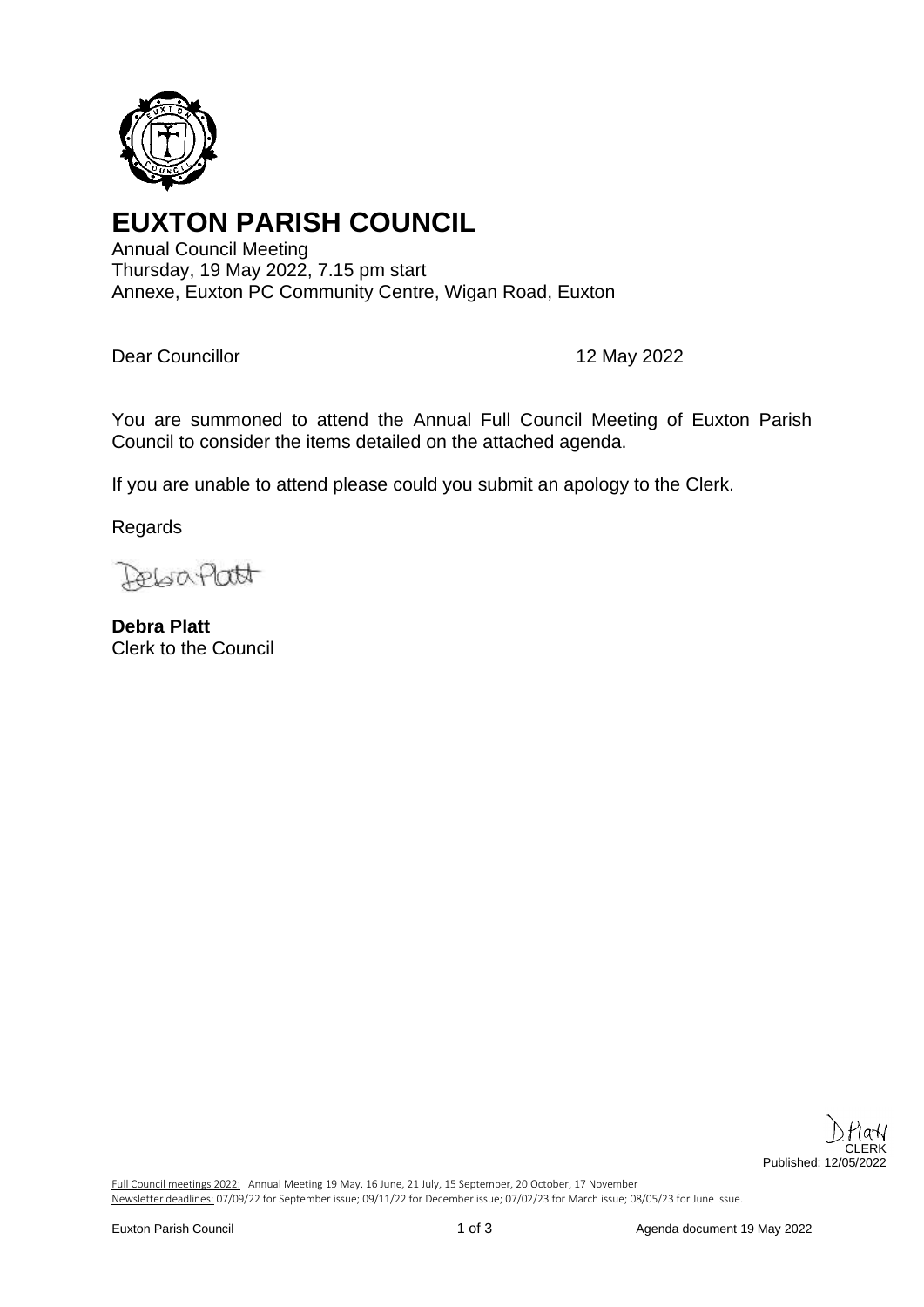# EUXTON PARISH COUNCIL

Meeting arrangements: Full Council Meeting

Thursday, 19 May 2022, 7.15 pm start

Annexe, Euxton PC Community Centre, Wigan Road, Euxton

### AGENDA

1. Election of Council Chairman

To nominate and elect a Chairperson. To receive the Chair's Declaration of Acceptance of office or, if not received, decide when it shall be received. Doc. Ref

- 2. In the ordinary year of election of the Council to fill any vacancies left unfilled at the election by reason of insufficient nominations - note that there are two vacancies, following the election which are being advertised and will be filled at the earliest opportunity
- 3. To decide when any declarations of acceptance of office, which have not been received as provided by law, shall be received.
- 4. Election of Vice Chairman
- 5. Representatives on Committees, Lead Members, Groups and Outside Bodies

Agree memberships of Committees and representatives

- 6. Apologies
- 7. Declarations of Interest and Dispensation Considerations

*Members are reminded of their responsibility to declare any interest in respect of any matters contained or brought up at any point in this meeting, in accordance with the current Code of Conduct. Council will consider dispensation requests.*

8. Minutes of Council Meetings

Approve the signing as a correct record, Full Council of 21 April 2022

9. Public Participation

*Matters brought to the Parish Council by residents. The Chair may limit a member of the public to 3 minutes of speaking in order to ensure the smooth running of the meeting. Overall this section will typically be limited to 20 minutes although the Chair may, at their discretion, extend this.*

- 10. Statutory Business
- 10.1 Planning Consider planning reports circulated from, approve any responses and ratify responses made between meetings or to meet deadlines.
- 11. Financial Items as circulated
- 11.1 Approve Expenditures for this month, and any submitted after the agenda
- 11.2 Receive financial reports
- 11.3 Bank signatures/authorisers, to consider increasing members

Item 10.1

Item 11.1

Item 11.2

Item 11.3

) Platv CLERK Published: 12/05/2022

Full Council meetings 2022: Annual Meeting 19 May, 16 June, 21 July, 15 September, 20 October, 17 November Newsletter deadlines: 07/09/22 for September issue; 09/11/22 for December issue; 07/02/23 for March issue; 08/05/23 for June issue.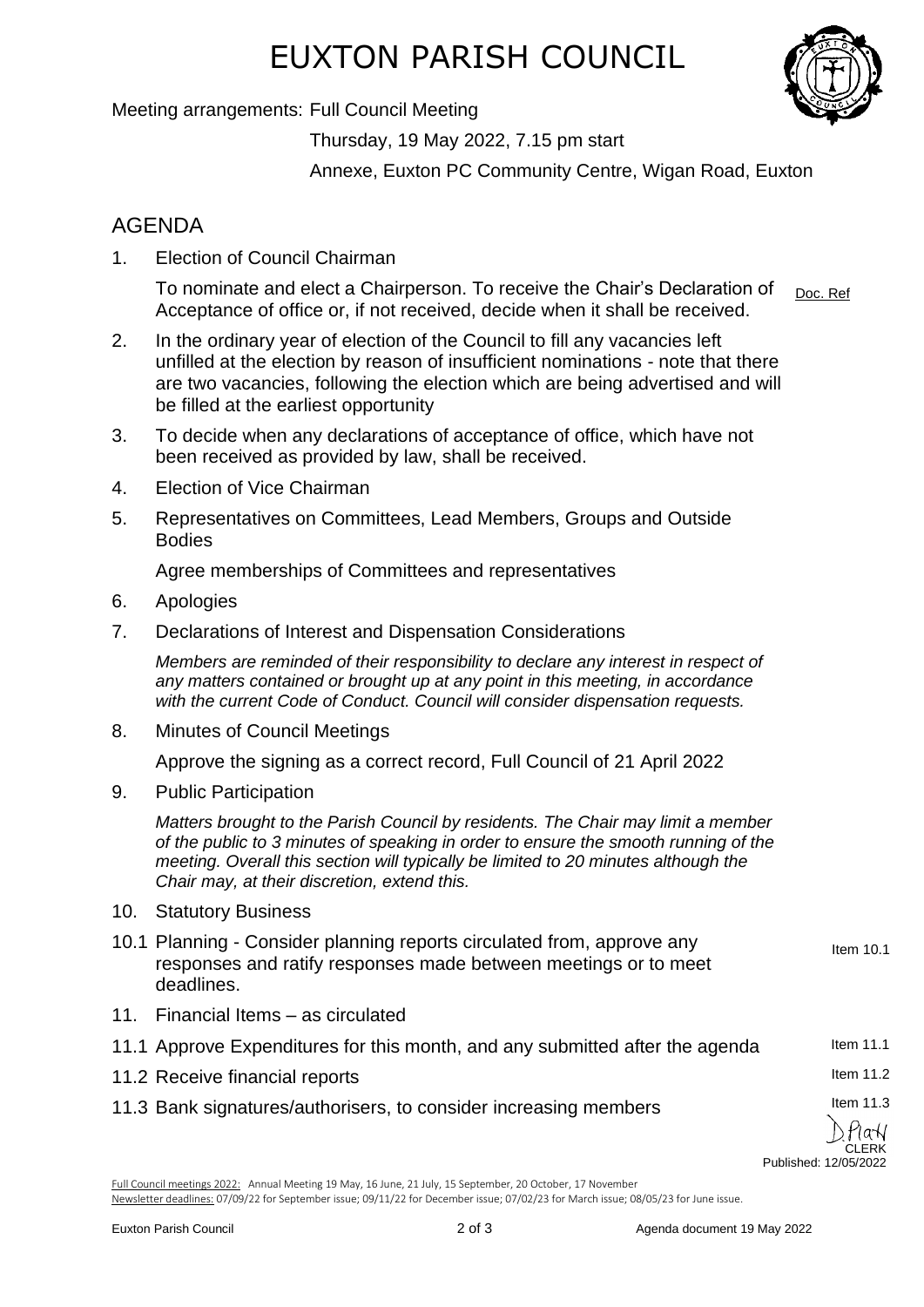|     | 12. Code of Conduct updated version for decision                                                                                                                                                                                                                          | Item 12 |
|-----|---------------------------------------------------------------------------------------------------------------------------------------------------------------------------------------------------------------------------------------------------------------------------|---------|
|     | Consider the revised code of conduct issued by the Local Government<br>Association (LGA) which our Borough Council is adopting May 2022, sent to<br>Councillors via email, link here: Local Government Association Model<br><b>Councillor Code of Conduct 2020</b>        |         |
| 13. | Response to query on land at Earlsway brought to Council in April                                                                                                                                                                                                         | Item 13 |
|     | Consider the report attached and verbal updates at the meeting                                                                                                                                                                                                            |         |
|     | 14. Yarrow Valley loop path FP22                                                                                                                                                                                                                                          | Item 14 |
|     | Consider a report and proposal regarding the                                                                                                                                                                                                                              |         |
| 15. | Matters for information                                                                                                                                                                                                                                                   |         |
|     | Notify the Chair prior to the meeting starts of any item to be brought up<br>under this section. Only items of information, referral to another authority,<br>or matters offered for consideration at a future meeting can be raised. No<br>legal decisions can be taken. |         |

End of meeting

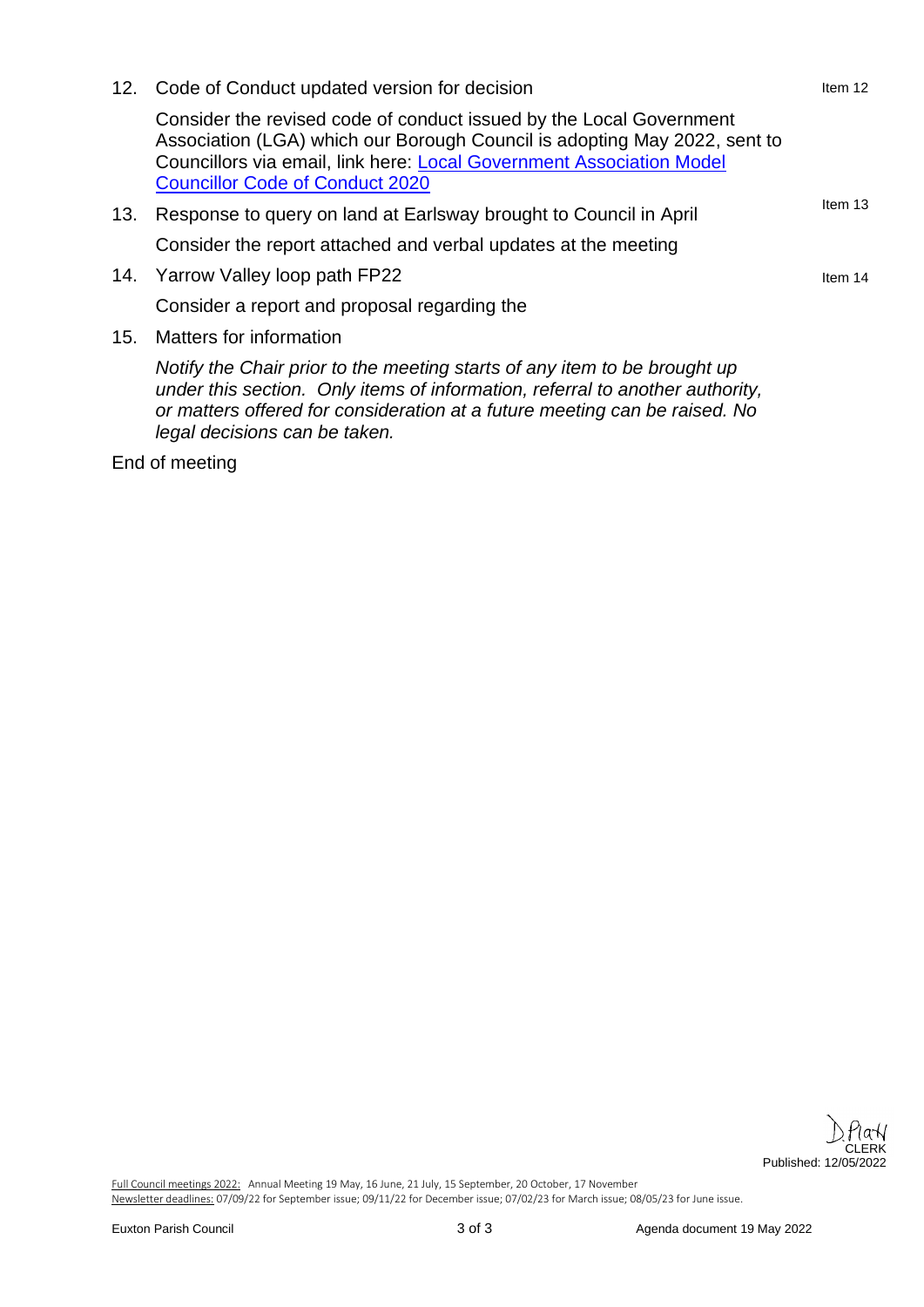### EUXTON PARISH COUNCIL **ITEM 10.1 PLANNING REPORT : 19TH MAY 2022**

| Date, Valid, Ref                                                                                 | Description/Location (click to be directed to www)                                                                                                                                                                                                                                                                                                                                                                                                                                                                                               | <b>Comment/Recommendation</b>                                                                                                                                                  |
|--------------------------------------------------------------------------------------------------|--------------------------------------------------------------------------------------------------------------------------------------------------------------------------------------------------------------------------------------------------------------------------------------------------------------------------------------------------------------------------------------------------------------------------------------------------------------------------------------------------------------------------------------------------|--------------------------------------------------------------------------------------------------------------------------------------------------------------------------------|
| Ref. No:<br>22/00420/FULHH   Received: Mon<br>11 Apr 2022   Validated: Fri 22 Apr<br>2022        | First floor side extension and loft conversion<br>35 Queensway Euxton Chorley PR7 6PN                                                                                                                                                                                                                                                                                                                                                                                                                                                            | Std terms B <sub>2c</sub>                                                                                                                                                      |
| Ref. No:<br>22/00384/MNMA   Received: Mon<br>04 Apr 2022   Validated: Mon 04<br><b>Apr 2022</b>  | Application for a minor non-material amendment to planning<br>permission ref. 13/00310/FULMAJ (Engineering works<br>comprising the re-grading of land at the ordinary watercourse<br>crossing the site on a north-south alignment (following the<br>installation of a culvert) to create a level platform for the<br>construction of a Neighbourhood Equipped Area for Play to<br>serve the planned housing neighbourhood) to amend the<br>approved surface material from grass mats to black wet pour<br>(rubber)<br>Group 1 Euxton Lane Euxton | No observations                                                                                                                                                                |
| Ref. No: 22/00468/TPO   Received:<br>Thu 28 Apr 2022   Validated: Fri 06<br><b>May 2022</b>      | Application for work to a protected tree - Chorley BC TPO 1<br>(Euxton) 1996: Oak (T1) - Fell.<br>14 Cherryfields Euxton Chorley PR7 6JS                                                                                                                                                                                                                                                                                                                                                                                                         | Application to remove 1) Cherry tree 2)<br>Oak tree. Application makes reference<br>to possible engineered solution for the<br>undermining of foundations of the<br>extension. |
| Ref. No: 22/00456/TPO   Received:<br>Mon 25 Apr 2022   Validated: Wed<br>04 May 2022             | Application for work to a protected tree - Chorley BC TPO 6<br>(Euxton) 1980: Horse Chestnut - Crown raise to 4 metres<br>above ground level.<br>6 The Croft Euxton Chorley PR7 6LH                                                                                                                                                                                                                                                                                                                                                              | Std terms A1                                                                                                                                                                   |
| Ref. No:<br>22/00444/FULHH   Received: Wed<br>20 Apr 2022   Validated: Thu 05<br><b>May 2022</b> | Single storey side extension, single storey rear extensions,<br>new pitched roof to garage, rear raised terrace and extension<br>to front parking area<br>45 Church Walk Euxton Chorley PR7 6HL                                                                                                                                                                                                                                                                                                                                                  | Rear and side extension. Re-ordering<br>of interior. No additional bedrooms. No<br>observations                                                                                |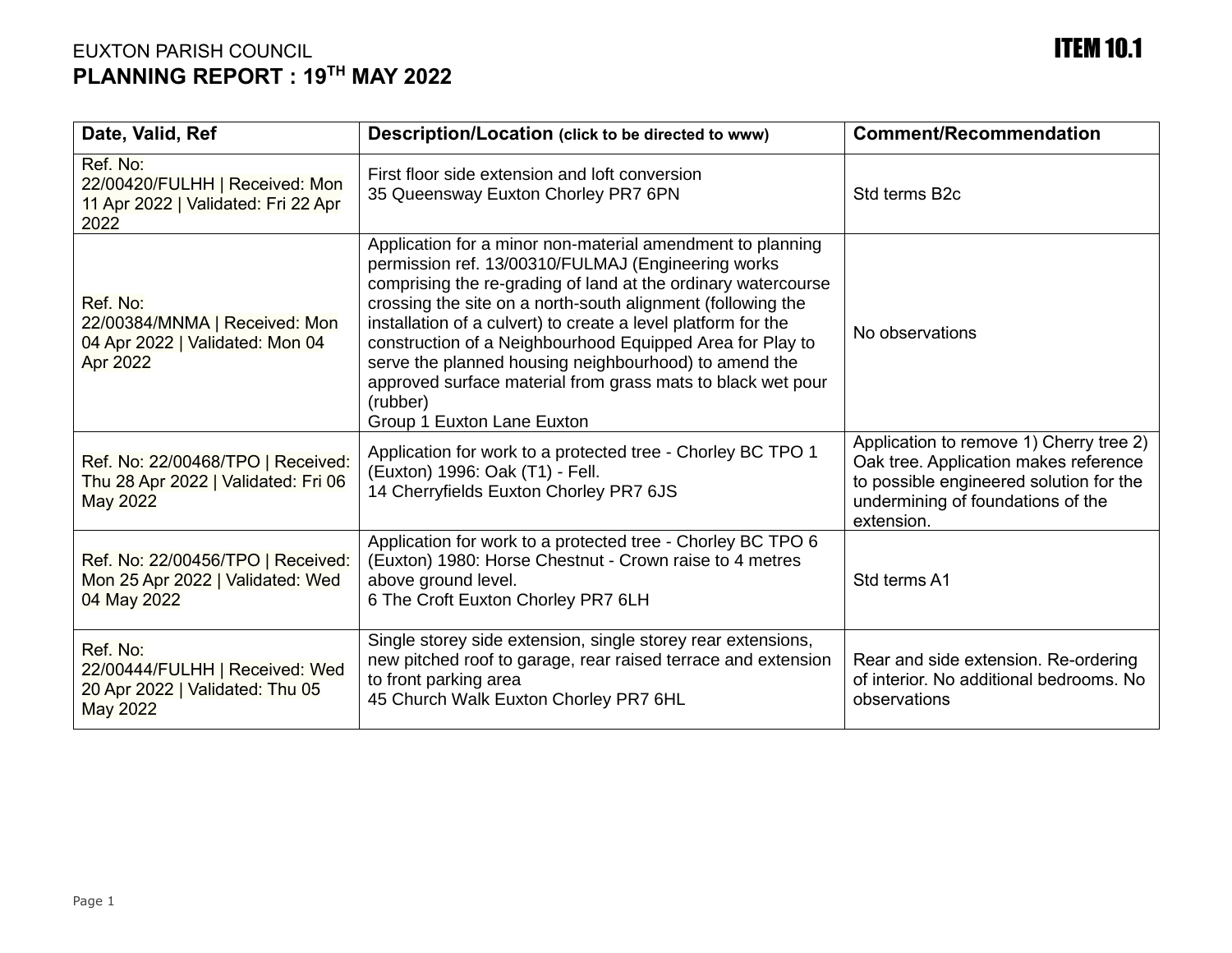### **Local Government Association Model Councillor Code of Conduct 2020**



#### **Joint statement**

The role of councillor across all tiers of local government is a vital part of our country's system of democracy. It is important that as councillors we can be held accountable and all adopt the behaviors and responsibilities associated with the role. Our conduct as an individual councillor affects the reputation of all councillors. We want the role of councillor to be one that people aspire to. We also want individuals from a range of backgrounds and circumstances to be putting themselves forward to become councillors.

As councillors, we represent local residents, work to develop better services and deliver local change. The public have high expectations of us and entrust us to represent our local area, taking decisions fairly, openly, and transparently. We have both an individual and collective responsibility to meet these expectations by maintaining high standards and demonstrating good conduct, and by challenging behaviour which falls below expectations.

Importantly, we should be able to undertake our role as a councillor without being intimidated, abused, bullied, or threatened by anyone, including the general public.

This Code has been designed to protect our democratic role, encourage good conduct and safeguard the public's trust in local government.

#### **Introduction**

The Local Government Association (LGA) has developed this Model Councillor Code of Conduct, in association with key partners and after extensive consultation with the sector, as part of its work on supporting all tiers of local government to continue to aspire to high standards of leadership and performance. It is a template for councils to adopt in whole and/or with local amendments.

All councils are required to have a local Councillor Code of Conduct.

The LGA will undertake an annual review of this Code to ensure it continues to be fit- forpurpose, incorporating advances in technology, social media and changes in legislation. The LGA can also offer support, training and mediation to councils and councillors on the application of the Code and the National Association of Local Councils (NALC) and the county associations of local councils can offer advice and support to town and parish councils.

#### **Definitions**

For the purposes of this Code of Conduct, a "councillor" means a member or co-opted member of a local authority or a directly elected mayor. A "co-opted member" is defined in the Localism Act 2011 Section 27(4) as "a person who is not a member of the authority but who

- a) is a member of any committee or sub-committee of the authority, or;
- b) is a member of, and represents the authority on, any joint committee or joint subcommittee of the authority; and who is entitled to vote on any question that falls to be decided at any meeting of that committee or sub-committee".

For the purposes of this Code of Conduct, "local authority" includes county councils, district councils, London borough councils, parish councils, town councils, fire and rescue authorities, police authorities, joint authorities, economic prosperity boards, combined authorities and National Park authorities.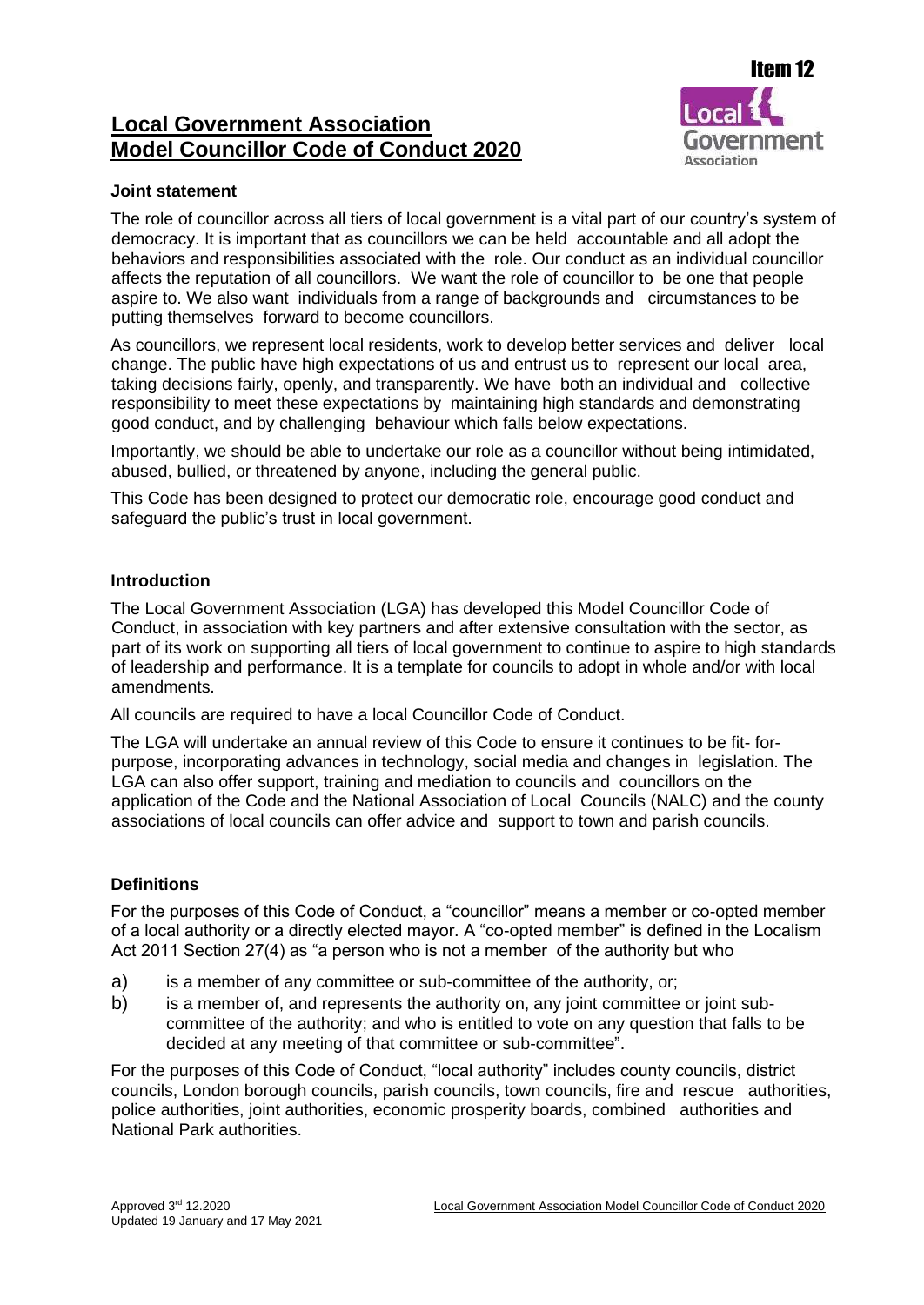#### **Purpose of the Code of Conduct**

The purpose of this Code of Conduct is to assist you, as a councillor, in modelling the behaviour that is expected of you, to provide a personal check and balance, and to set out the type of conduct that could lead to action being taken against you. It is also to protect you, the public, fellow councillors, local authority officers and the reputation of local government. It sets out general principles of conduct expected of all councillors and your specific obligations in relation to standards of conduct. The LGA encourages the use of support, training and mediation prior to action being taken using the Code. The fundamental aim of the Code is to create and maintain public confidence in the role of councillor and local government.

#### **General principles of councillor conduct**

Everyone in public office at all levels; all who serve the public or deliver public services, including ministers, civil servants, councillors and local authority officers; should uphold th[e](https://www.gov.uk/government/publications/the-7-principles-of-public-life/the-7-principles-of-public-life--2) [Seven](https://www.gov.uk/government/publications/the-7-principles-of-public-life/the-7-principles-of-public-life--2) [Principles of Public Life,](https://www.gov.uk/government/publications/the-7-principles-of-public-life/the-7-principles-of-public-life--2) [a](https://www.gov.uk/government/publications/the-7-principles-of-public-life/the-7-principles-of-public-life--2)lso known as the Nolan Principles.

Building on these principles, the following general principles have been developed specifically for the role of councillor.

In accordance with the public trust placed in me, on all occasions:

- I act with integrity and honesty
- I act lawfully
- I treat all persons fairly and with respect; and
- I lead by example and act in a way that secures public confidence in the role of councillor.

In undertaking my role:

- I impartially exercise my responsibilities in the interests of the local community
- I do not improperly seek to confer an advantage, or disadvantage, on any person
- I avoid conflicts of interest
- I exercise reasonable care and diligence; and
- I ensure that public resources are used prudently in accordance with my local authority's requirements and in the public interest.

#### **Application of the Code of Conduct**

This Code of Conduct applies to you as soon as you sign your declaration of acceptance of the office of councillor or attend your first meeting as a co-opted member and continues to apply to you until you cease to be a councillor.

This Code of Conduct applies to you when you are acting in your capacity as a councillor which may include when:

- you misuse your position as a councillor
- Your actions would give the impression to a reasonable member of the public with knowledge of all the facts that you are acting as a councillor;

The Code applies to all forms of communication and interaction, including:

- at face-to-face meetings
- at online or telephone meetings
- in written communication
- in verbal communication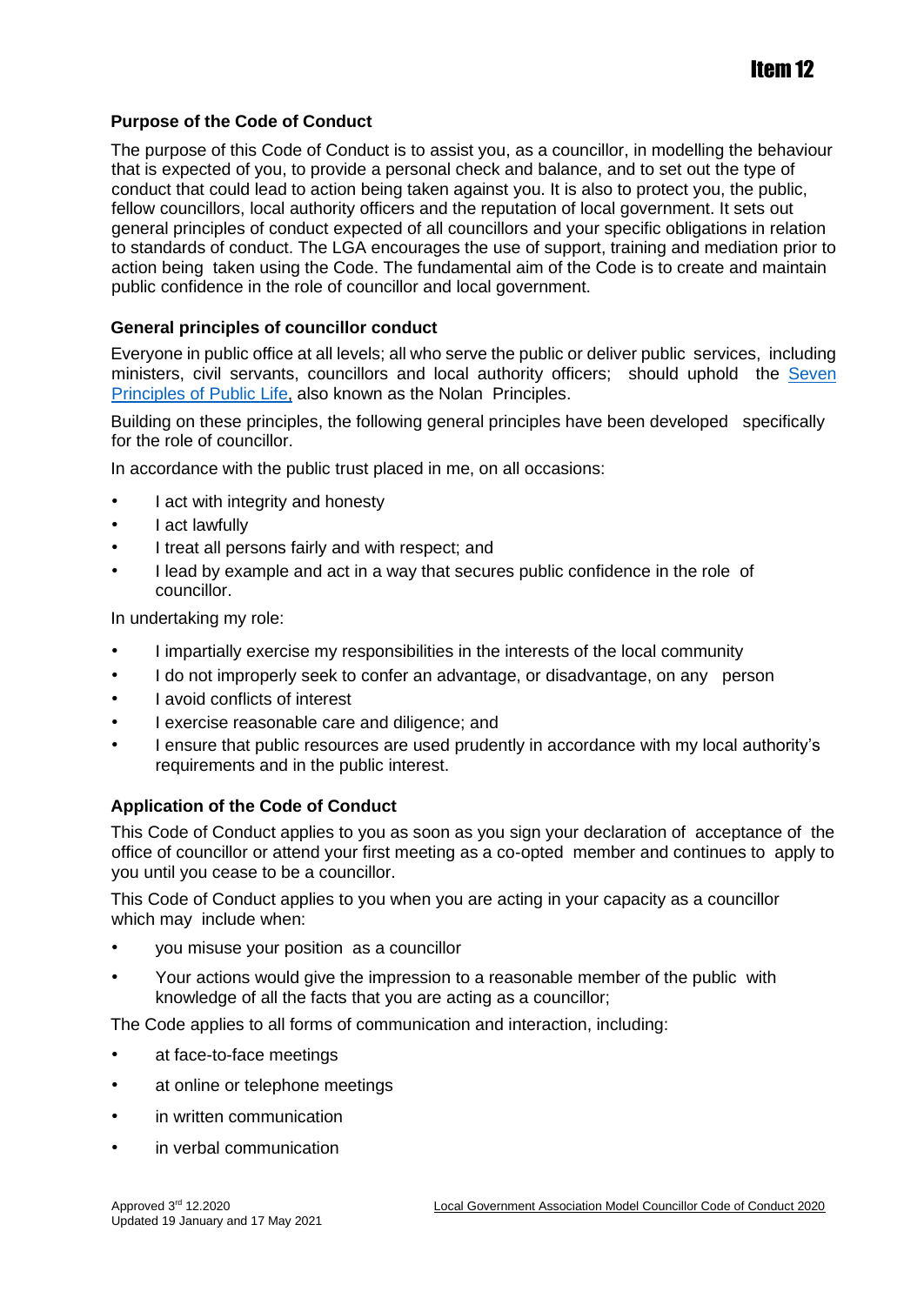- in non-verbal communication
- in electronic and social media communication, posts, statements and comments.

You are also expected to uphold high standards of conduct and show leadership at all times when acting as a councillor.

Your Monitoring Officer has statutory responsibility for the implementation of the Code of Conduct, and you are encouraged to seek advice from your Monitoring Officer on any matters that may relate to the Code of Conduct. Town and parish councillors are encouraged to seek advice from their Clerk, who may refer matters to the Monitoring Officer.

#### **Standards of councillor conduct**

This section sets out your obligations, which are the minimum standards of conduct required of you as a councillor. Should your conduct fall short of these standards, a complaint may be made against you, which may result in action being taken.

Guidance is included to help explain the reasons for the obligations and how they should be followed.

#### **General Conduct**

#### **1. Respect**

#### **As a councillor:**

**1.1 I treat other councillors and members of the public with respect.**

#### **1.2 I treat local authority employees, employees and representatives of partner organisations and those volunteering for the local authority with respect and respect the role they play.**

Respect means politeness and courtesy in behaviour, speech, and in the written word. Debate and having different views are all part of a healthy democracy. As a councillor, you can express, challenge, criticise and disagree with views, ideas, opinions and policies in a robust but civil manner. You should not, however, subject individuals, groups of people or organisations to personal attack.

In your contact with the public, you should treat them politely and courteously. Rude and offensive behaviour lowers the public's expectations and confidence in councillors.

In return, you have a right to expect respectful behaviour from the public. If members of the public are being abusive, intimidatory or threatening you are entitled to stop any conversation or interaction in person or online and report them to the local authority, the relevant social media provider or the police. This also applies to fellow councillors, where action could then be taken under the Councillor Code of Conduct, and local authority employees, where concerns should be raised in line with the local authority's councillor- officer protocol.

#### **2. Bullying, harassment and discrimination**

#### **As a councillor:**

- **2.1 I do not bully any person.**
- **2.2 I do not harass any person.**

#### **2.3 I promote equalities and do not discriminate unlawfully against any person.**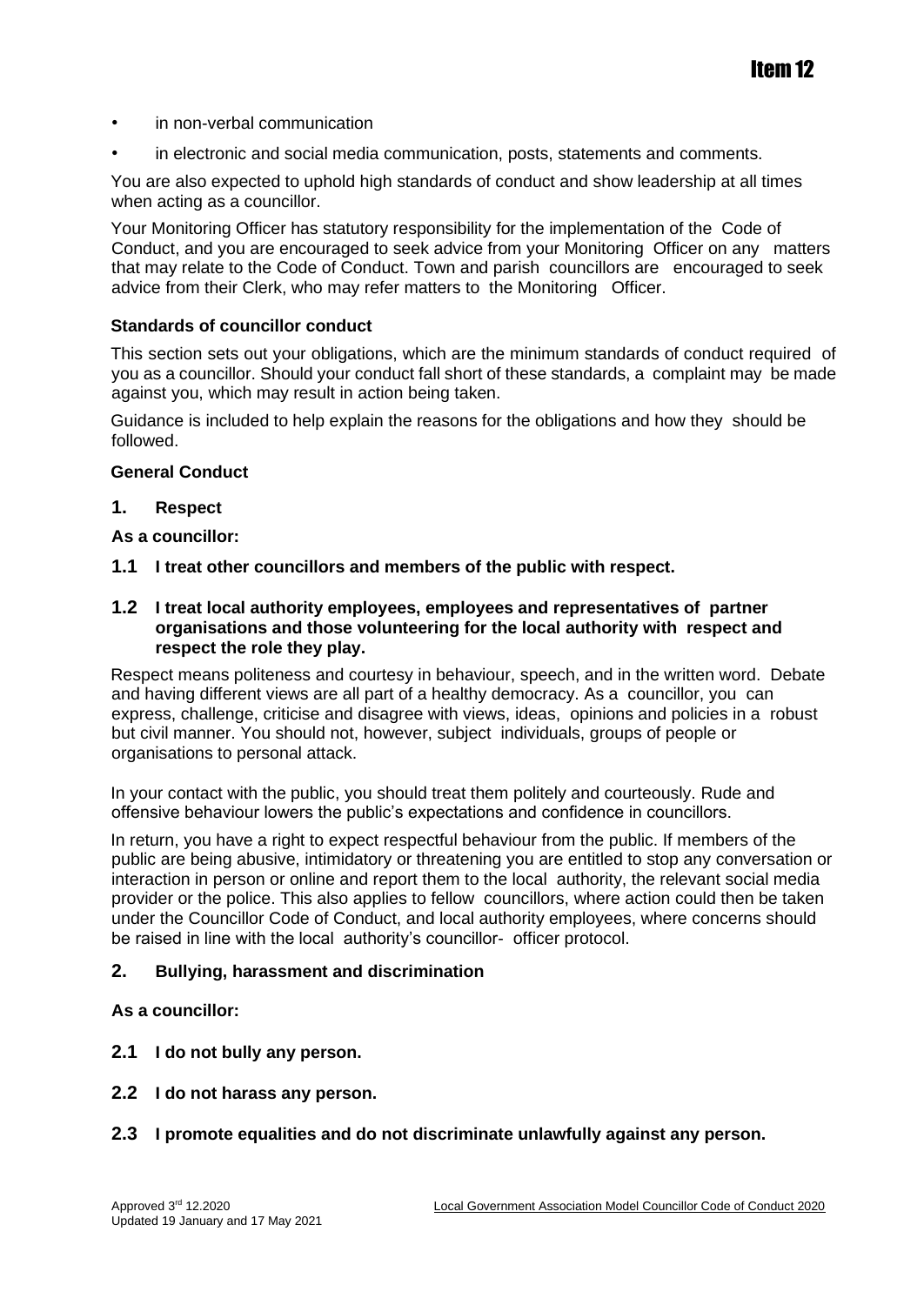The Advisory, Conciliation and Arbitration Service (ACAS) characterises bullying as offensive, intimidating, malicious or insulting behaviour, an abuse or misuse of power through means that undermine, humiliate, denigrate or injure the recipient. Bullying might be a regular pattern of behaviour or a one-off incident, happen face-to-face, on social media, in emails or phone calls, happen in the workplace or at work social events and may not always be obvious or noticed by others.

The Protection from Harassment Act 1997 defines harassment as conduct that causes alarm or distress or puts people in fear of violence and must involve such conduct on at least two occasions. It can include repeated attempts to impose unwanted communications and contact upon a person in a manner that could be expected to cause distress or fear in any reasonable person.

Unlawful discrimination is where someone is treated unfairly because of a protected characteristic. Protected characteristics are specific aspects of a person's identity defined by the Equality Act 2010. They are age, disability, gender reassignment, marriage and civil partnership, pregnancy and maternity, race, religion or belief, sex and sexual orientation.

The Equality Act 2010 places specific duties on local authorities. Councillors have a central role to play in ensuring that equality issues are integral to the local authority's performance and strategic aims, and that there is a strong vision and public commitment to equality across public services.

#### **3. Impartiality of officers of the council**

#### **As a councillor:**

#### **3.1 I do not compromise, or attempt to compromise, the impartiality of anyone who works for, or on behalf of, the local authority.**

Officers work for the local authority as a whole and must be politically neutral (unless they are political assistants). They should not be coerced or persuaded to act in a way that would undermine their neutrality. You can question officers in order to understand, for example, their reasons for proposing to act in a particular way, or the content of a report that they have written. However, you must not try and force them to act differently, change their advice, or alter the content of that report, if doing so would prejudice their professional integrity.

#### **4. Confidentiality and access to information**

#### **As a councillor:**

- **4.1 I do not disclose information:**
- **a. given to me in confidence by anyone**
- **b. acquired by me which I believe, or ought reasonably to be aware, is of a confidential nature, unless**
	- **i. I have received the consent of a person authorised to give it;**
	- **ii. I am required by law to do so;**
	- **iii. the disclosure is made to a third party for the purpose of obtaining professional legal advice provided that the third party agrees not to disclose the information to any other person; or**
	- **iv. the disclosure is:**
		- **1. reasonable and in the public interest; and**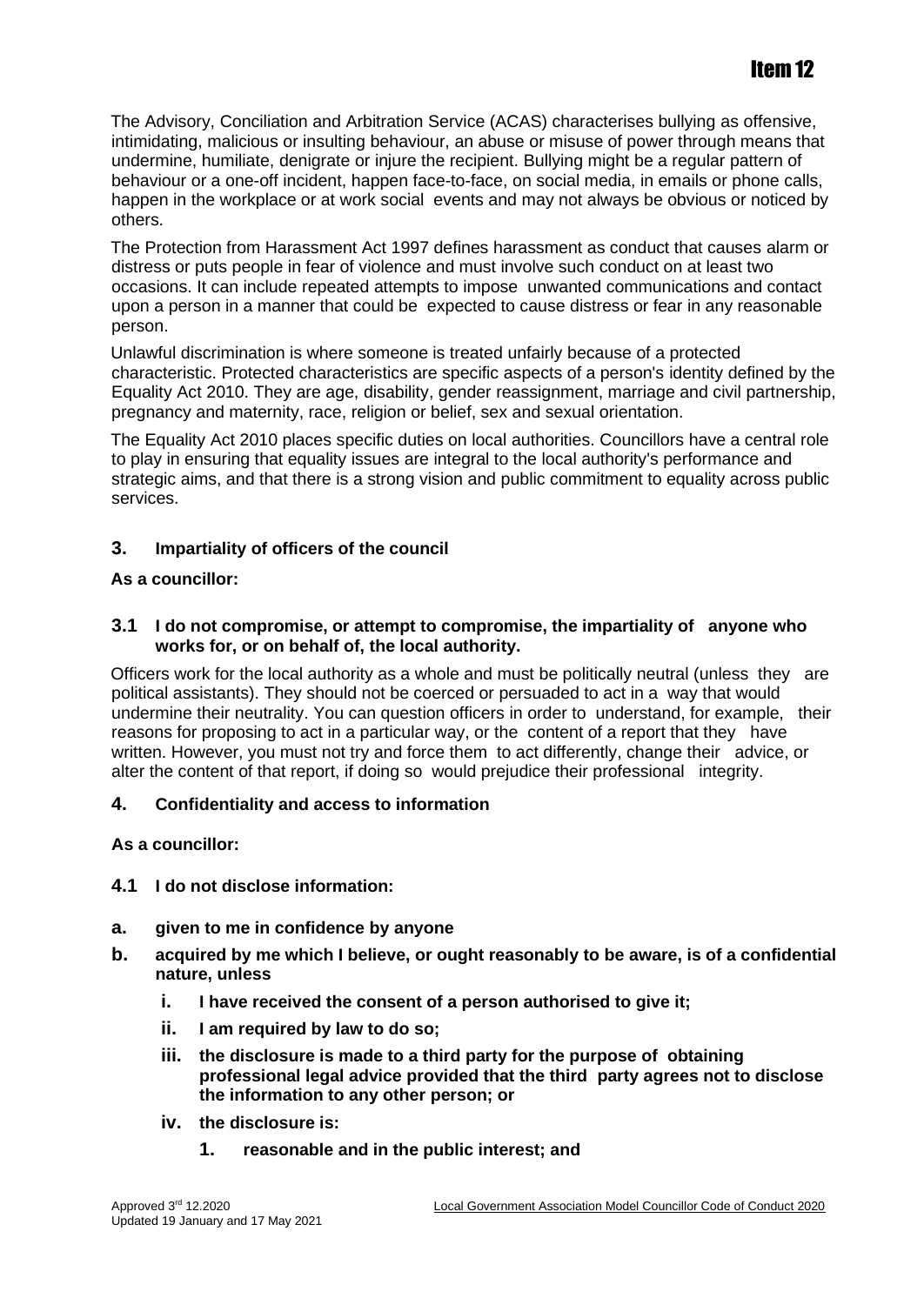- **2. made in good faith and in compliance with the reasonable requirements of the local authority; and**
- **3. I have consulted the Monitoring Officer prior to its release.**
- **4.2 I do not improperly use knowledge gained solely as a result of my role as a councillor for the advancement of myself, my friends, my family members, my employer or my business interests.**
- **4.3 I do not prevent anyone from getting information that they are entitled to by law.** Local authorities must work openly and transparently, and their proceedings and printed materials are open to the public, except in certain legally defined circumstances. You should work on this basis, but there will be times when it is required by law that discussions, documents and other information relating to or held by the local authority must be treated in a confidential manner. Examples include personal data relating to individuals or information relating to ongoing negotiations.

#### **5. Disrepute**

#### **As a councillor:**

#### **5.1 I do not bring my role or local authority into disrepute.**

As a Councillor, you are trusted to make decisions on behalf of your community and your actions and behaviour are subject to greater scrutiny than that of ordinary members of the public. You should be aware that your actions might have an adverse impact on you, other councillors and/or your local authority and may lower the public's confidence in your or your local authority's ability to discharge your/its functions. For example, behaviour that is considered dishonest and/or deceitful can bring your local authority into disrepute.

You are able to hold the local authority and fellow councillors to account and are able to constructively challenge and express concern about decisions and processes undertaken by the council whilst continuing to adhere to other aspects of this Code of Conduct.

#### **6. Use of position**

#### **As a councillor:**

#### **6.1 I do not use, or attempt to use, my position improperly to the advantage or disadvantage of myself or anyone else.**

Your position as a member of the local authority provides you with certain opportunities, responsibilities, and privileges, and you make choices all the time that will impact others. However, you should not take advantage of these opportunities to further your own or others' private interests or to disadvantage anyone unfairly.

#### **7. Use of local authority resources and facilities**

#### **As a councillor:**

- **7.1 I do not misuse council resources.**
- **7.2 I will, when using the resources of the local authority or authorising their use by others:**
	- **a. act in accordance with the local authority's requirements; and**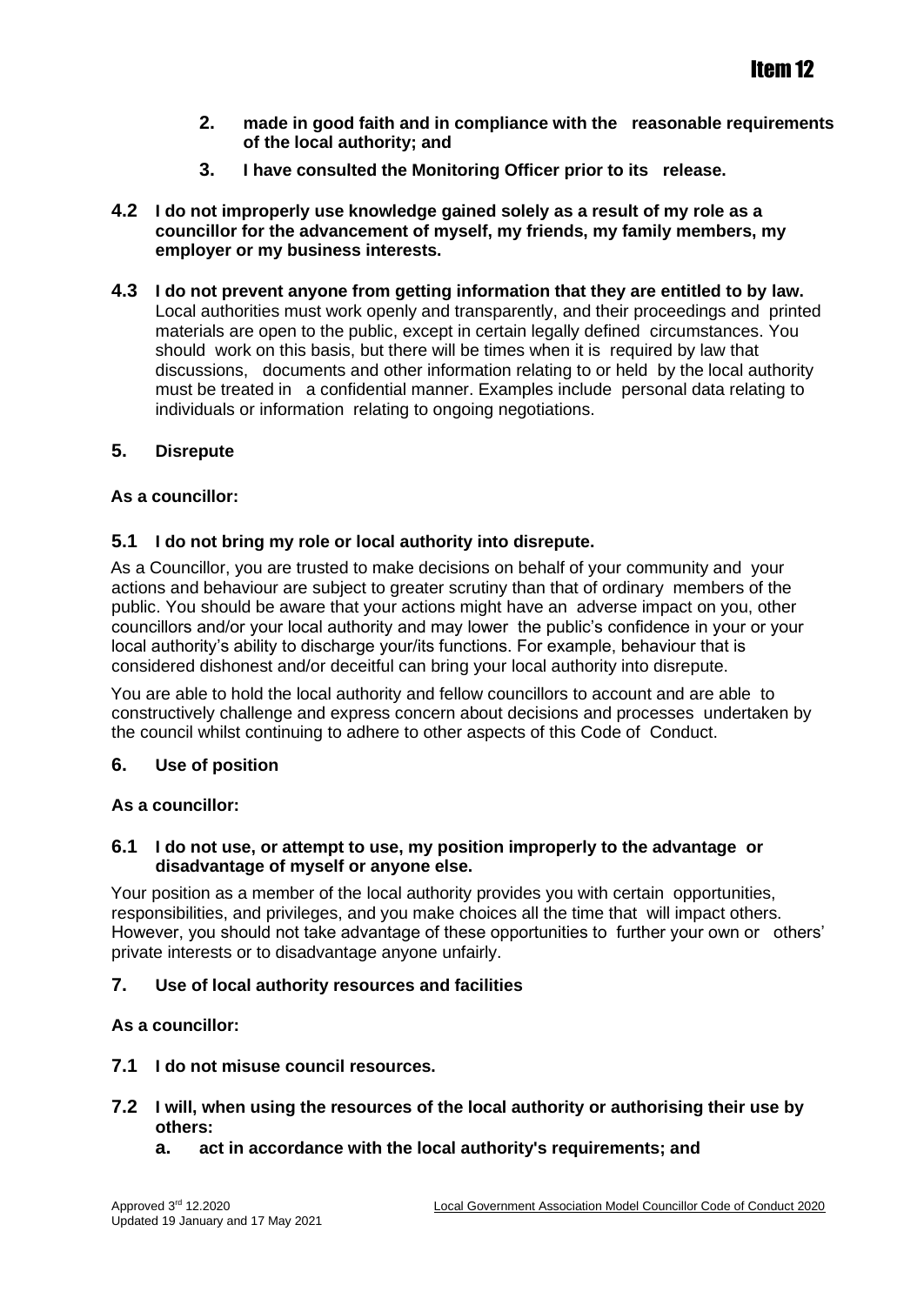#### **b. ensure that such resources are not used for political purposes unless that use could reasonably be regarded as likely to facilitate, or be conducive to, the discharge of the functions of the local authority or of the office to which I have been elected or appointed.**

You may be provided with resources and facilities by the local authority to assist you in carrying out your duties as a councillor.

Examples include:

- office support
- **stationery**
- equipment such as phones, and computers transport
- access and use of local authority buildings and rooms.

These are given to you to help you carry out your role as a councillor more effectively and are not to be used for business or personal gain. They should be used in accordance with the purpose for which they have been provided and the local authority's own policies regarding their use.

#### **8. Complying with the Code of Conduct**

#### **As a Councillor:**

- **8.1 I undertake Code of Conduct training provided by my local authority.**
- **8.2 I cooperate with any Code of Conduct investigation and/or determination.**
- **8.3 I do not intimidate or attempt to intimidate any person who is likely to be involved with the administration of any investigation or proceedings.**

#### **8.4 I comply with any sanction imposed on me following a finding that I have breached the Code of Conduct.**

It is extremely important for you as a councillor to demonstrate high standards, for you to have your actions open to scrutiny and for you not to undermine public trust in the local authority or its governance. If you do not understand or are concerned about the local authority's processes in handling a complaint you should raise this with your Monitoring Officer.

#### **Protecting your reputation and the reputation of the local authority**

#### **9. Interests**

#### **As a councillor:**

#### **9.1 I register and disclose my interests.**

Section 29 of the Localism Act 2011 requires the Monitoring Officer to establish and maintain a register of interests of members of the authority .

You need to register your interests so that the public, local authority employees and fellow councillors know which of your interests might give rise to a conflict of interest. The register is a public document that can be consulted when (or before) an issue arises. The register also protects you by allowing you to demonstrate openness and a willingness to be held accountable. You are personally responsible for deciding whether or not you should disclose an interest in a meeting, but it can be helpful for you to know early on if others think that a potential conflict might arise. It is also important that the public know about any interest that might have to be disclosed by you or other councillors when making or taking part in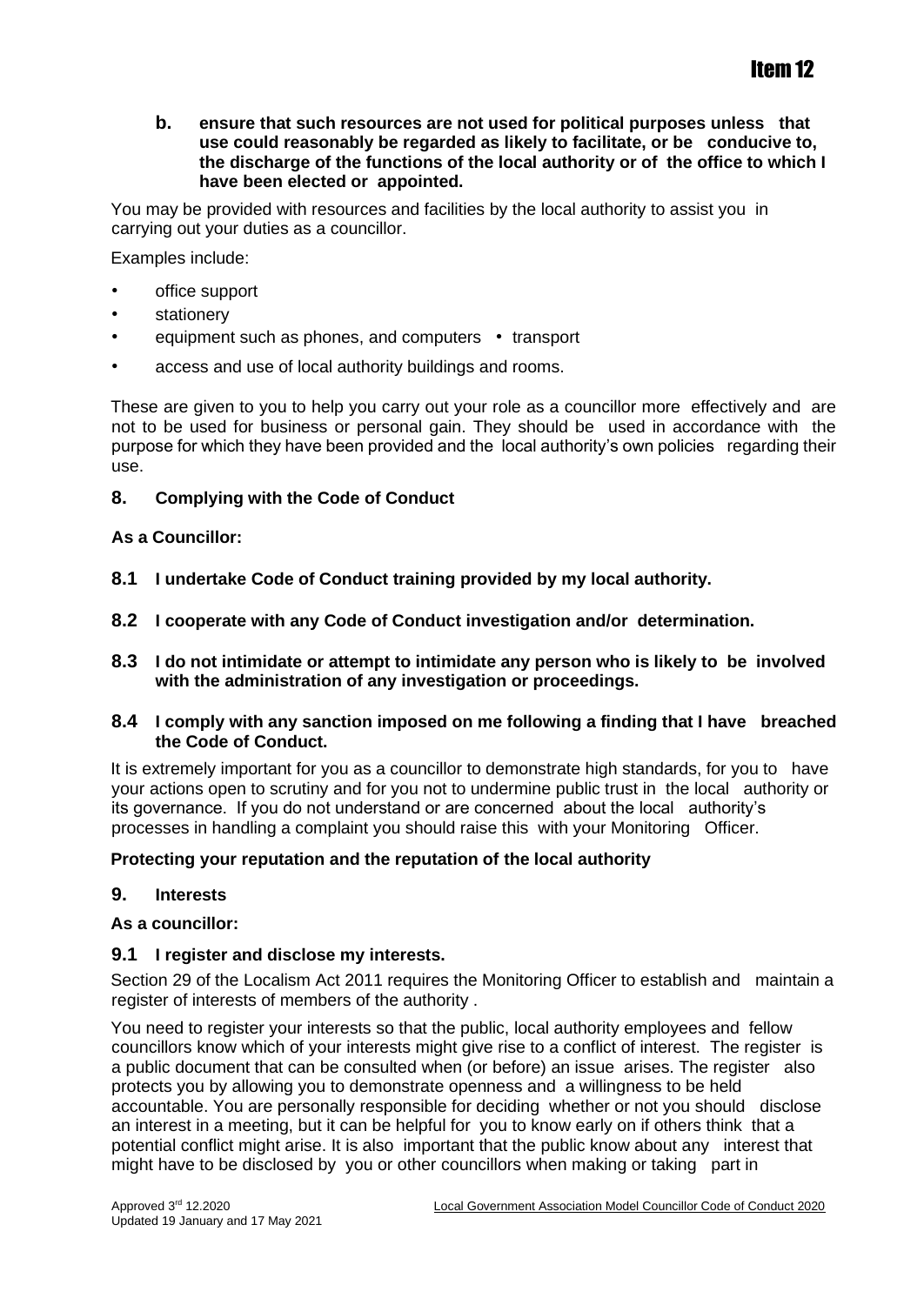decisions, so that decision making is seen by the public as open and honest. This helps to ensure that public confidence in the integrity of local governance is maintained.

You should note that failure to register or disclose a disclosable pecuniary interest as set out in **Table 1**, is a criminal offence under the Localism Act 2011.

**Appendix B sets** out the detailed provisions on registering and disclosing interests. If in doubt, you should always seek advice from your Monitoring Officer.

#### **10. Gifts and hospitality**

#### **As a councillor:**

- **10.1 I do not accept gifts or hospitality, irrespective of estimated value, which could give rise to real or substantive personal gain or a reasonable suspicion of influence on my part to show favour from persons seeking to acquire, develop or do business with the local authority or from persons who may apply to the local authority for any permission, licence or other significant advantage.**
- **10.2 I register with the Monitoring Officer any gift or hospitality with an estimated value of at least £50 within 28 days of its receipt.**

#### **10.3 I register with the Monitoring Officer any significant gift or hospitality that I have been offered but have refused to accept.**

In order to protect your position and the reputation of the local authority, you should exercise caution in accepting any gifts or hospitality which are (or which you reasonably believe to be) offered to you because you are a councillor. The presumption should always be not to accept significant gifts or hospitality. However, there may be times when such a refusal may be difficult if it is seen as rudeness in which case you could accept it but must ensure it is publicly registered. However, you do not need to register gifts and hospitality which are not related to your role as a councillor, such as Christmas gifts from your friends and family. It is also important to note that it is appropriate to accept normal expenses and hospitality associated with your duties as a councillor. If you are unsure, do contact your Monitoring Officer for guidance.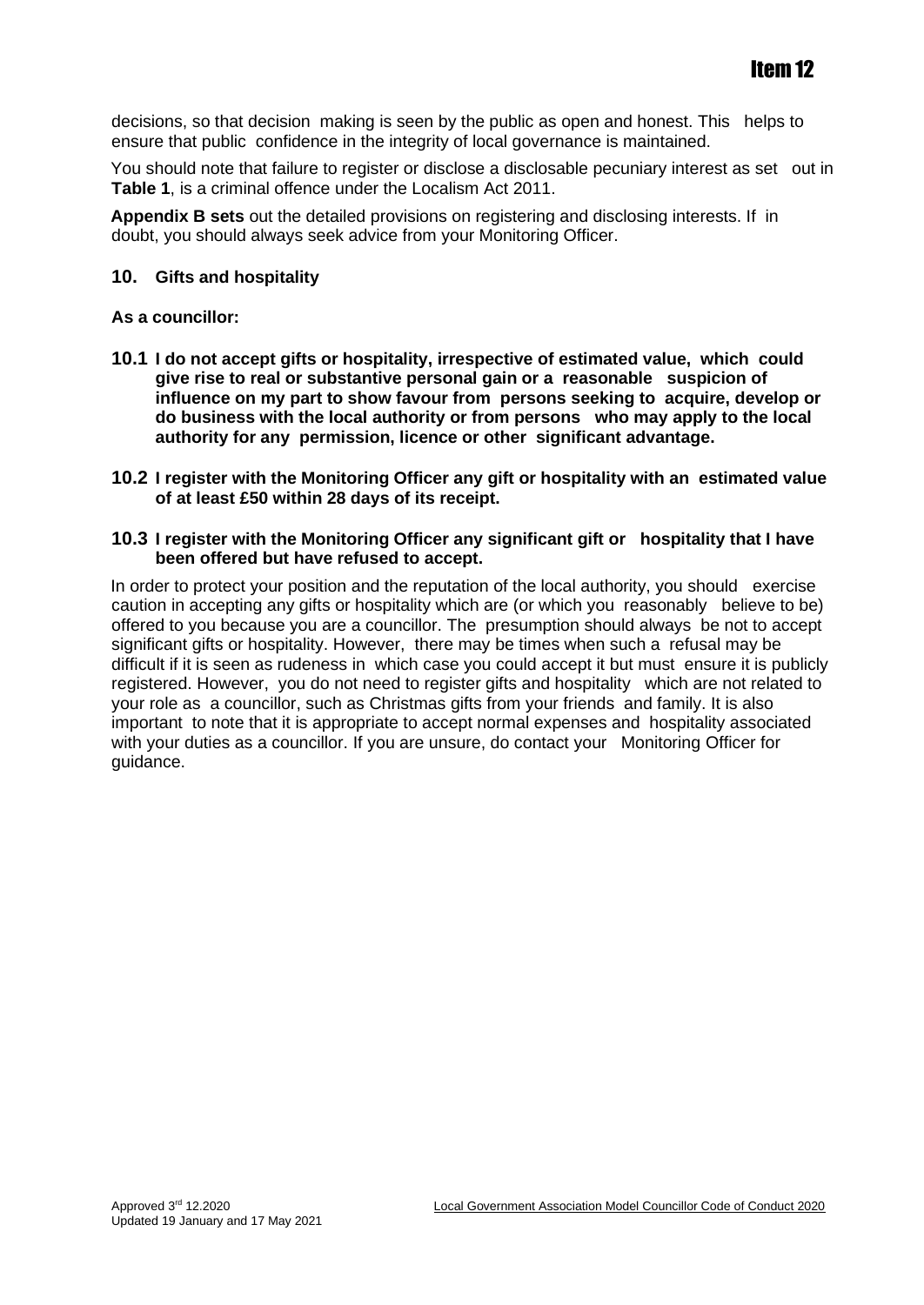#### **Appendix A – The Seven Principles of Public Life**

The principles are:

#### **Selflessness**

Holders of public office should act solely in terms of the public interest.

#### **Integrity**

Holders of public office must avoid placing themselves under any obligation to people or organisations that might try inappropriately to influence them in their work. They should not act or take decisions in order to gain financial or other material benefits for themselves, their family, or their friends. They must disclose and resolve any interests and relationships.

#### **Objectivity**

Holders of public office must act and take decisions impartially, fairly and on merit, using the best evidence and without discrimination or bias.

#### **Accountability**

Holders of public office are accountable to the public for their decisions and actions and must submit themselves to the scrutiny necessary to ensure this.

#### **Openness**

Holders of public office should act and take decisions in an open and transparent manner. Information should not be withheld from the public unless there are clear and lawful reasons for so doing.

#### **Honesty**

Holders of public office should be truthful.

#### **Leadership**

Holders of public office should exhibit these principles in their own behaviour. They should actively promote and robustly support the principles and be willing to challenge poor behaviour wherever it occurs.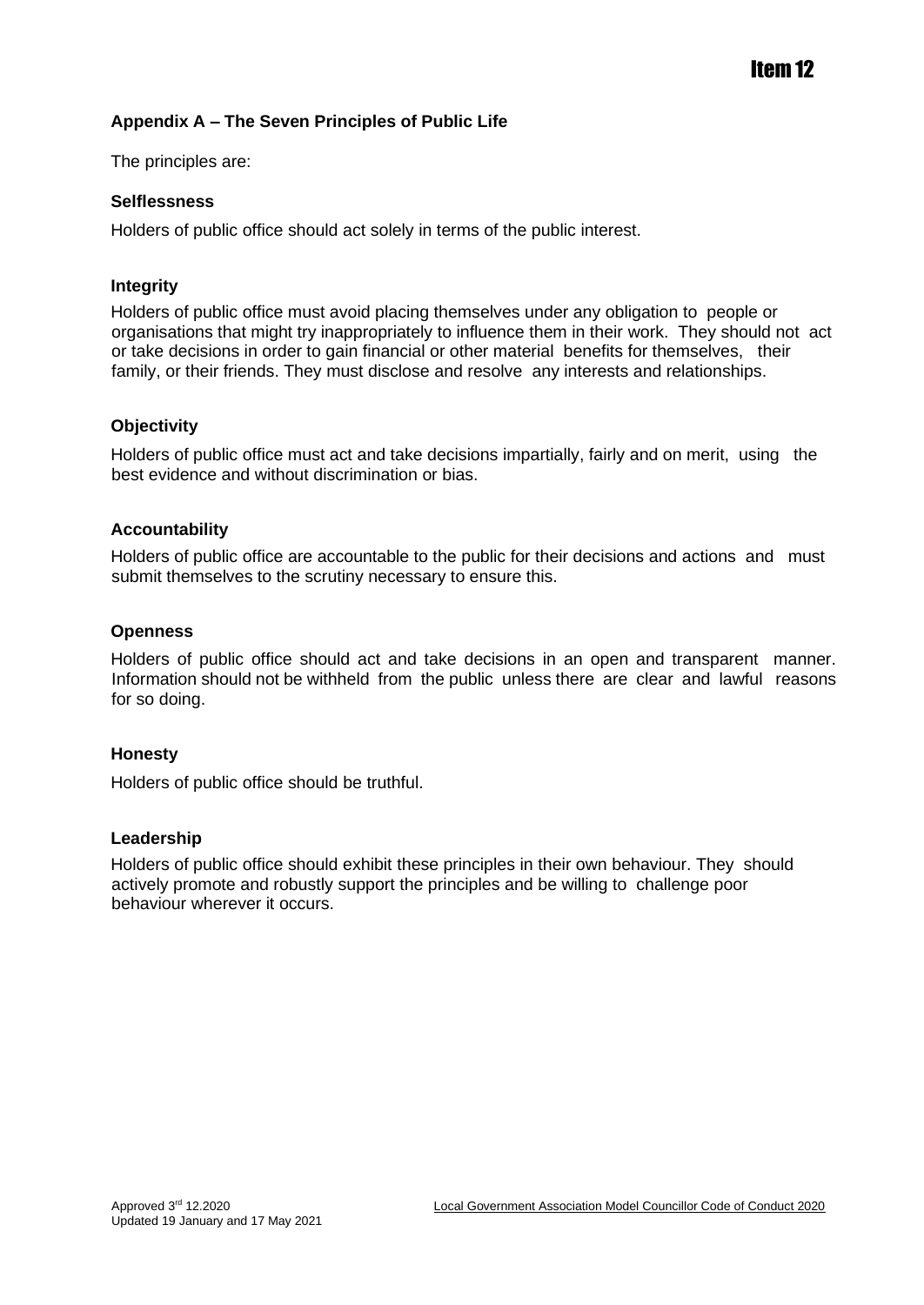#### **Appendix B**

#### **Registering interests**

Within 28 days of becoming a member or your re-election or re-appointment to office you must register with the Monitoring Officer the interests which fall within the categories set out in

**Table 1** (**Disclosable Pecuniary Interests**) which are as described in "The Relevant Authorities (Disclosable Pecuniary Interests) Regulations 2012". You should also register details of your other personal interests which fall within the categories set out in

#### **Table 2** (**Other Registerable Interests**).

"**Disclosable Pecuniary Interest"** means an interest of yourself, or of your partner if you are aware of your partner's interest, within the descriptions set out in Table 1 below.

**"Partner"** means a spouse or civil partner, or a person with whom you are living as husband or wife, or a person with whom you are living as if you are civil partners.

- 1. You must ensure that your register of interests is kept up-to-date and within 28 days of becoming aware of any new interest, or of any change to a registered interest, notify the Monitoring Officer.
- 2. A 'sensitive interest' is as an interest which, if disclosed, could lead to the councillor, or a person connected with the councillor, being subject to violence or intimidation.
- 3. Where you have a 'sensitive interest' you must notify the Monitoring Officer with the reasons why you believe it is a sensitive interest. If the Monitoring Officer agrees they will withhold the interest from the public register.

#### **Non participation in case of disclosable pecuniary interest**

- 4. Where a matter arises at a meeting which directly relates to one of your Disclosable Pecuniary Interests as set out in **Table 1**, you must disclose the interest, not participate in any discussion or vote on the matter and must not remain in the room unless you have been granted a dispensation. If it is a 'sensitive interest', you do not have to disclose the nature of the interest, just that you have an interest. Dispensation may be granted in limited circumstances, to enable you to participate and vote on a matter in which you have a disclosable pecuniary interest.
- 5. [Where you have a disclosable pecuniary interest on a matter to be considered or is being considered by you as a Cabinet member in exercise of your executive function, you must notify the Monitoring Officer of the interest and must not take any steps or further steps in the matter apart from arranging for someone else to deal with it ]

#### **Disclosure of Other Registerable Interests**

6. Where a matter arises at a meeting which *directly relates* to the financial interest or wellbeing of one of your Other Registerable Interests (as set out in **Table 2**), you must disclose the interest. You may speak on the matter only if members of the public are also allowed to speak at the meeting but otherwise must not take part in any discussion or vote on the matter and must not remain in the room unless you have been granted a dispensation. If it is a 'sensitive interest', you do not have to disclose the nature of the interest.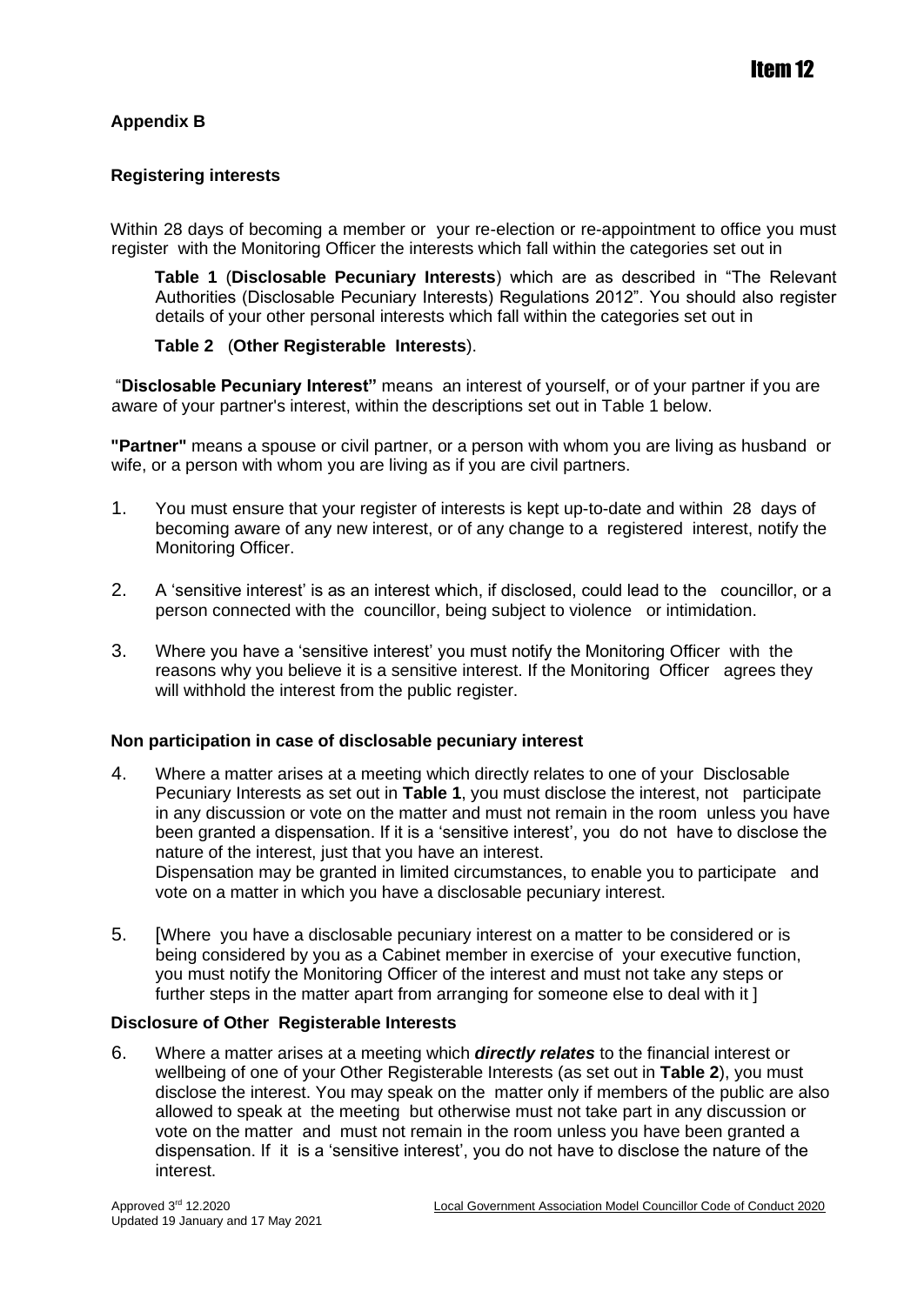#### **Disclosure of Non-Registerable Interests**

- 7. Where a matter arises at a meeting which *directly relates* to your financial interest or well-being (and is not a Disclosable Pecuniary Interest set out in Table 1) or a financial interest or well-being of a relative or close associate, you must disclose the interest. You may speak on the matter only if members of the public are also allowed to speak at the meeting. Otherwise you must not take part in any discussion or vote on the matter and must not remain in the room unless you have been granted a dispensation. If it is a 'sensitive interest', you do not have to disclose the nature of the interest.
- 8. Where a matter arises at a meeting which *affects*
	- a. your own financial interest or well-being;
	- b. a financial interest or well-being of a relative or close associate; or
	- c. a financial interest or wellbeing of a body included under Other Registrable Interests as set out in **Table 2** you must disclose the interest. In order to determine whether you can remain in the meeting after disclosing your interest the following test should be applied
- 9. Where a matter (referred to in paragraph 8 above*) affects* the financial interest or wellbeing:
	- a. to a greater extent than it affects the financial interests of the majority of inhabitants of the ward affected by the decision and;
	- b. a reasonable member of the public knowing all the facts would believe that it would affect your view of the wider public interest

You may speak on the matter only if members of the public are also allowed to speak at the meeting. Otherwise you must not take part in any discussion or vote on the matter and must not remain in the room unless you have been granted a dispensation.

If it is a 'sensitive interest', you do not have to disclose the nature of the interest.

10. [Where you have an Other Registerable Interest or Non-Registerable Interest on a matter to be considered or is being considered by you as a Cabinet member in exercise of your executive function, you must notify the Monitoring Officer of the interest and must not take any steps or further steps in the matter apart from arranging for someone else to deal with it]

#### **Table 1: Disclosable Pecuniary Interests**

This table sets out the explanation of Disclosable Pecuniary Interests as set out in the Relevant [Authorities](https://www.legislation.gov.uk/uksi/2012/1464/made) [\(Disclosable Pecuniary Interests\) Regulations](https://www.legislation.gov.uk/uksi/2012/1464/made) [2012.](https://www.legislation.gov.uk/uksi/2012/1464/made) (Attached)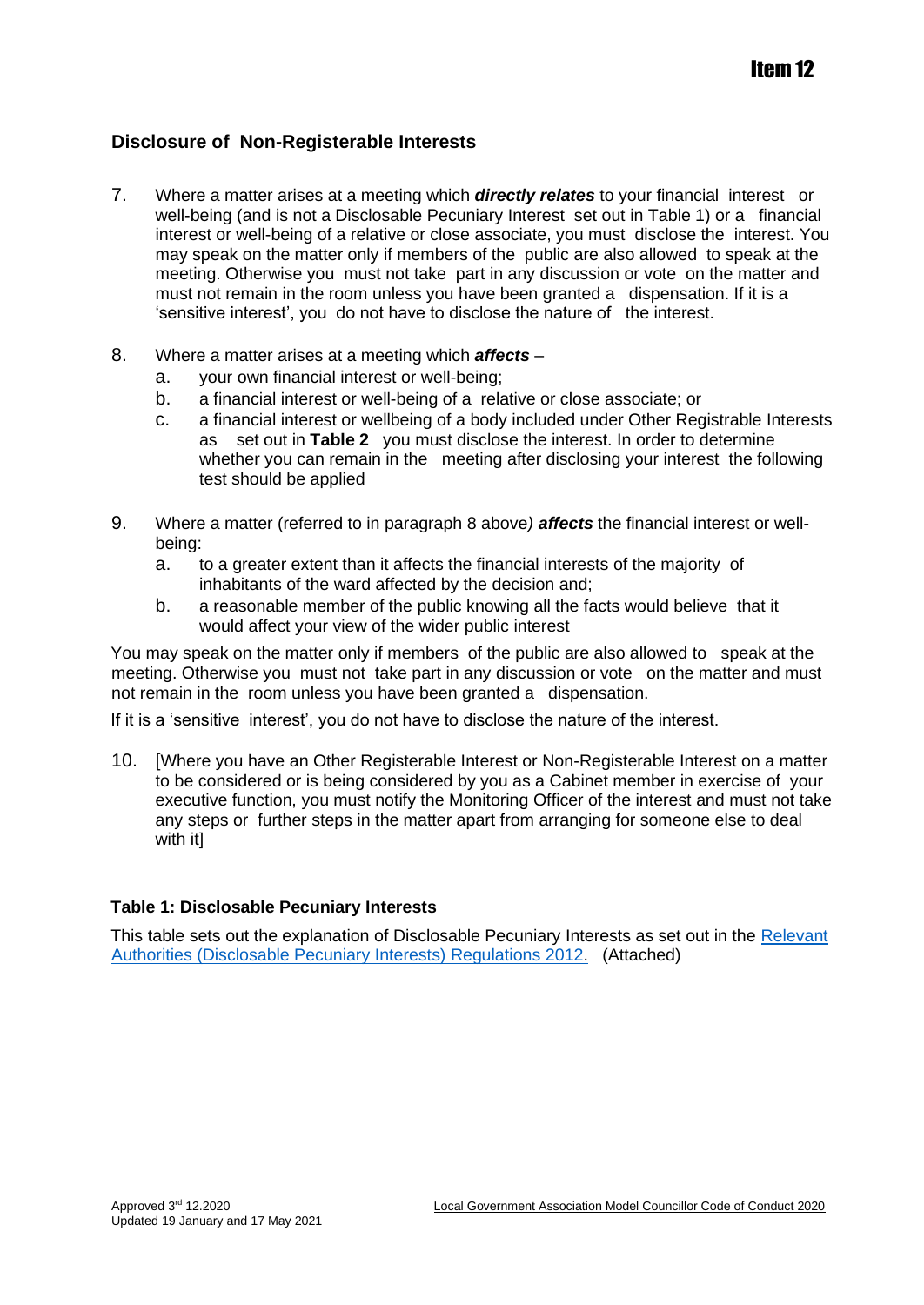### Item 12

#### **Appendix C – the Committee on Standards in Public Life**

The LGA has undertaken this review whilst the Government continues to consider the recommendations made by the Committee on Standards in Public Life in their report on [Local](https://www.gov.uk/government/publications/local-government-ethical-standards-report)  [Government Ethical Standards.](https://www.gov.uk/government/publications/local-government-ethical-standards-report)

If the Government chooses to implement any of the recommendations, this could require a change to this Code.

The recommendations cover:

- Recommendations for changes to the Localism Act 2011 to clarify in law when the Code of Conduct applies
- The introduction of sanctions
- An appeals process through the Local Government Ombudsman
- Changes to the Relevant Authorities (Disclosable Pecuniary Interests) Regulations 2012
- Updates to the Local Government Transparency Code
- Changes to the role and responsibilities of the Independent Person
- That the criminal offences in the Localism Act 2011 relating to Disclosable Pecuniary Interests should be abolished

The Local Government Ethical Standards report also includes Best Practice recommendations. These are:

**Best practice 1**: Local authorities should include prohibitions on bullying and harassment in codes of conduct. These should include a definition of bullying and harassment, supplemented with a list of examples of the sort of behaviour covered by such a definition.

**Best practice 2**: Councils should include provisions in their code of conduct requiring councillors to comply with any formal standards investigation and prohibiting trivial or malicious allegations by councillors.

**Best practice 3**: Principal authorities should review their code of conduct each year and regularly seek, where possible, the views of the public, community organisations and neighbouring authorities.

**Best practice 4**: An authority's code should be readily accessible to both councillors and the public, in a prominent position on a council's website and available in council premises.

**Best practice 5**: Local authorities should update their gifts and hospitality register at least once per quarter, and publish it in an accessible format, such as CSV.

**Best practice 6**: Councils should publish a clear and straightforward public interest test against which allegations are filtered.

**Best practice 7**: Local authorities should have access to at least two Independent Persons.

**Best practice 8**: An Independent Person should be consulted as to whether to undertake a formal investigation on an allegation, and should be given the option to review and comment on allegations which the responsible officer is minded to dismiss as being without merit, vexatious, or trivial.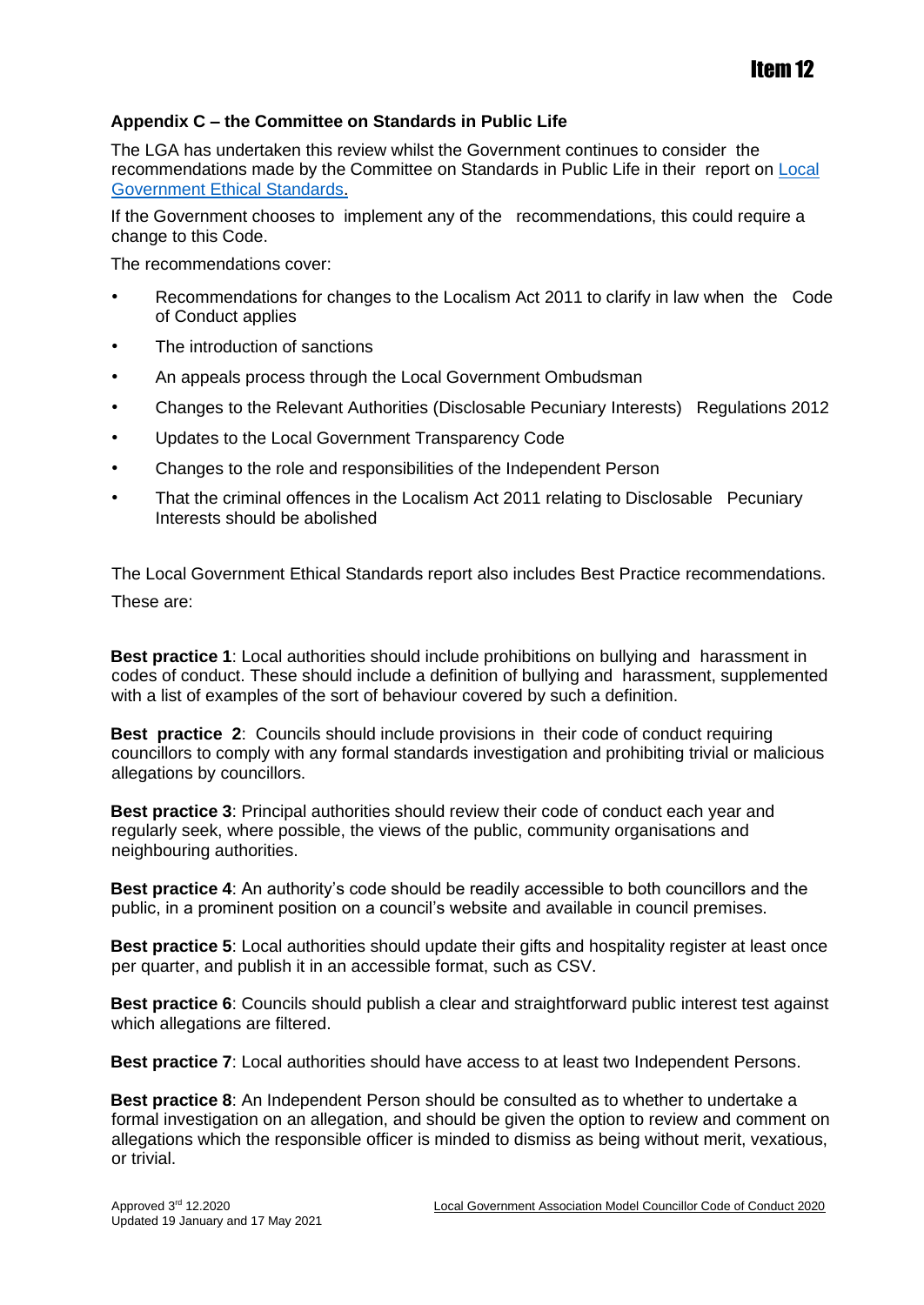**Best practice 9**: Where a local authority makes a decision on an allegation of misconduct following a formal investigation, a decision notice should be published as soon as possible on its website, including a brief statement of facts, the provisions of the code engaged by the allegations, the view of the Independent Person, the reasoning of the decision-maker, and any sanction applied.

**Best practice 10**: A local authority should have straightforward and accessible guidance on its website on how to make a complaint under the code of conduct, the process for handling complaints, and estimated timescales for investigations and outcomes.

**Best practice 11:** Formal standards complaints about the conduct of a parish councillor towards a clerk should be made by the chair or by the parish council, rather than the clerk in all but exceptional circumstances.

**Best practice 12**: Monitoring Officers' roles should include providing advice, support and management of investigations and adjudications on alleged breaches to parish councils within the remit of the principal authority. They should be provided with adequate training, corporate support and resources to undertake this work.

**Best practice 13**: A local authority should have procedures in place to address any conflicts of interest when undertaking a standards investigation. Possible steps should include asking the Monitoring Officer from a different authority to undertake the investigation.

**Best practice 14**: Councils should report on separate bodies they have set up or which they own as part of their annual governance statement and give a full picture of their relationship with those bodies. Separate bodies created by local authorities should abide by the Nolan principle of openness and publish their board agendas and minutes and annual reports in an accessible place.

**Best practice 15**: Senior officers should meet regularly with political group leaders or group whips to discuss standards issues.

*The LGA has committed to reviewing the Code on an annual basis to ensure it is still fit for purpose.*

**--------------------------------------------**

**Euxton Parish Council Adopted 19 May 2022**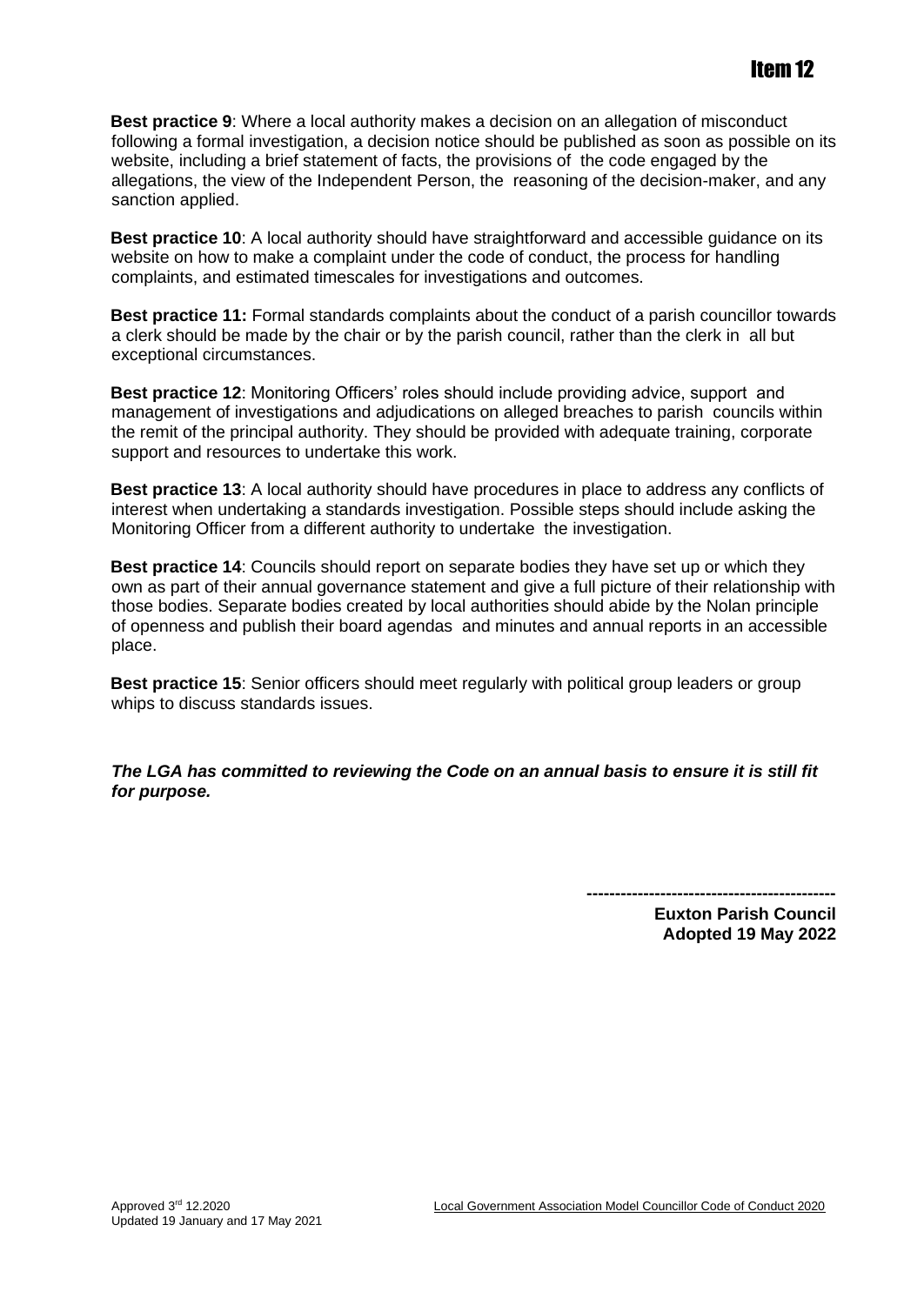13. Response to query on land at Earlsway brought to Council in April

Consider the information attached. Two parish councillors have been investigating this and will also give some reports to the Council directly.

Chorley Council is the land owner of the green space to the East of Earlsway – below is a cadastral parcel map showing references



This map is Chorley Council's map of land ownership – the red being owned by Chorley Council<br> **D D Q a C Q M** Charley

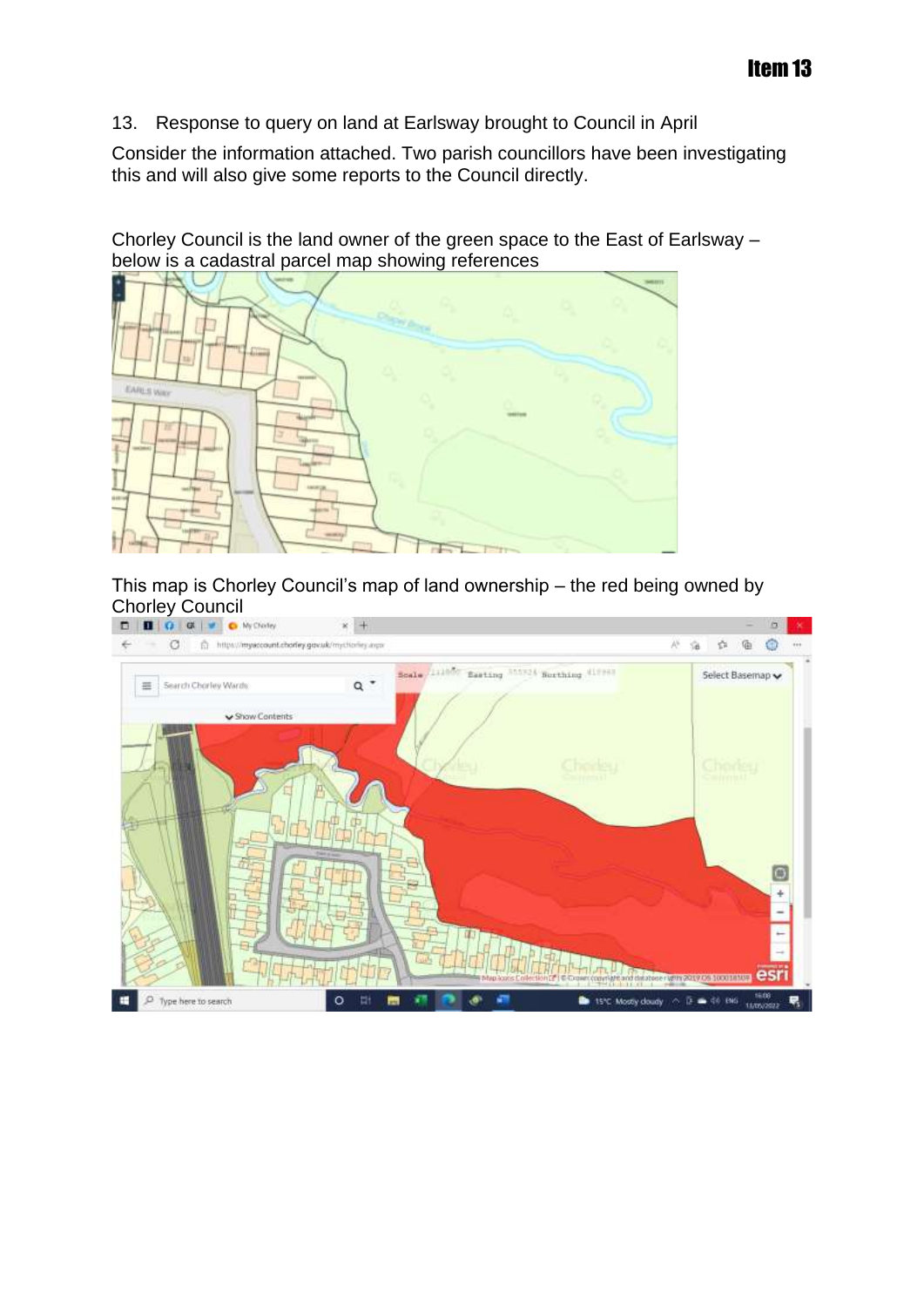I have written to Chorley Council and asked if its offer to help fund remedial works offered to residents, some time ago still stands and Chorley Council's response to is:

| Forward<br>Add to Safe Senders<br><b>Add to Blocked Senders</b><br>Reply<br>Reply all<br>Delete<br>≡                                                                                                                                                                                                                                                                                                                                                                                                                                             |  |  |  |  |
|--------------------------------------------------------------------------------------------------------------------------------------------------------------------------------------------------------------------------------------------------------------------------------------------------------------------------------------------------------------------------------------------------------------------------------------------------------------------------------------------------------------------------------------------------|--|--|--|--|
| § 3 attachments ▶<br>Download<br>Save to Drive<br>View                                                                                                                                                                                                                                                                                                                                                                                                                                                                                           |  |  |  |  |
| Dear Debra                                                                                                                                                                                                                                                                                                                                                                                                                                                                                                                                       |  |  |  |  |
| I refer to our telephone conversation of today.                                                                                                                                                                                                                                                                                                                                                                                                                                                                                                  |  |  |  |  |
| We have shared recent email communications received in relation to the drainage ditch behind Earlsway,<br>Euxton.                                                                                                                                                                                                                                                                                                                                                                                                                                |  |  |  |  |
| I would like to confirm that the Council have made a without prejudice offer to the residents backing onto the<br>ditch which remains open for acceptance. Whilst Chorley Council do not accept liability for this issue (but<br>acknowledge the ditch is our land) we are prepared to fund half the cost of remedial works provided that the<br>benefiting residents agree in writing to pay the remainder of the cost. The Council feel this is more than<br>reasonable.                                                                       |  |  |  |  |
| We have had no acceptance of this offer and no real engagement on it other than from one resident.                                                                                                                                                                                                                                                                                                                                                                                                                                               |  |  |  |  |
| We have also been requested to undertake works under the Public Health Act. The Council have reviewed this<br>legislation and in our view it does not apply in this situation. We are aware, having engaged with them directly<br>in the past, that United Utilities have considered discharge into the ditch and have not taken any action. One<br>incident involving a significant discharge was viewed as an isolated event. Neither have British Waterways<br>expressed any concerns over the eventual discharge into the local watercourse. |  |  |  |  |
| Chorley Council have sought resolution of this issue, but are not responsible for bearing the full cost of<br>remediation or liable at all for them. The offer made was without prejudice to liability and was with a view to a<br>mutual resolution.                                                                                                                                                                                                                                                                                            |  |  |  |  |
| I hope this assists in the Parishes discussions.                                                                                                                                                                                                                                                                                                                                                                                                                                                                                                 |  |  |  |  |
| Regards                                                                                                                                                                                                                                                                                                                                                                                                                                                                                                                                          |  |  |  |  |
| <b>Chris</b>                                                                                                                                                                                                                                                                                                                                                                                                                                                                                                                                     |  |  |  |  |
| <b>Chris Moister</b><br>Director of Governance (Chorley and South Ribble)                                                                                                                                                                                                                                                                                                                                                                                                                                                                        |  |  |  |  |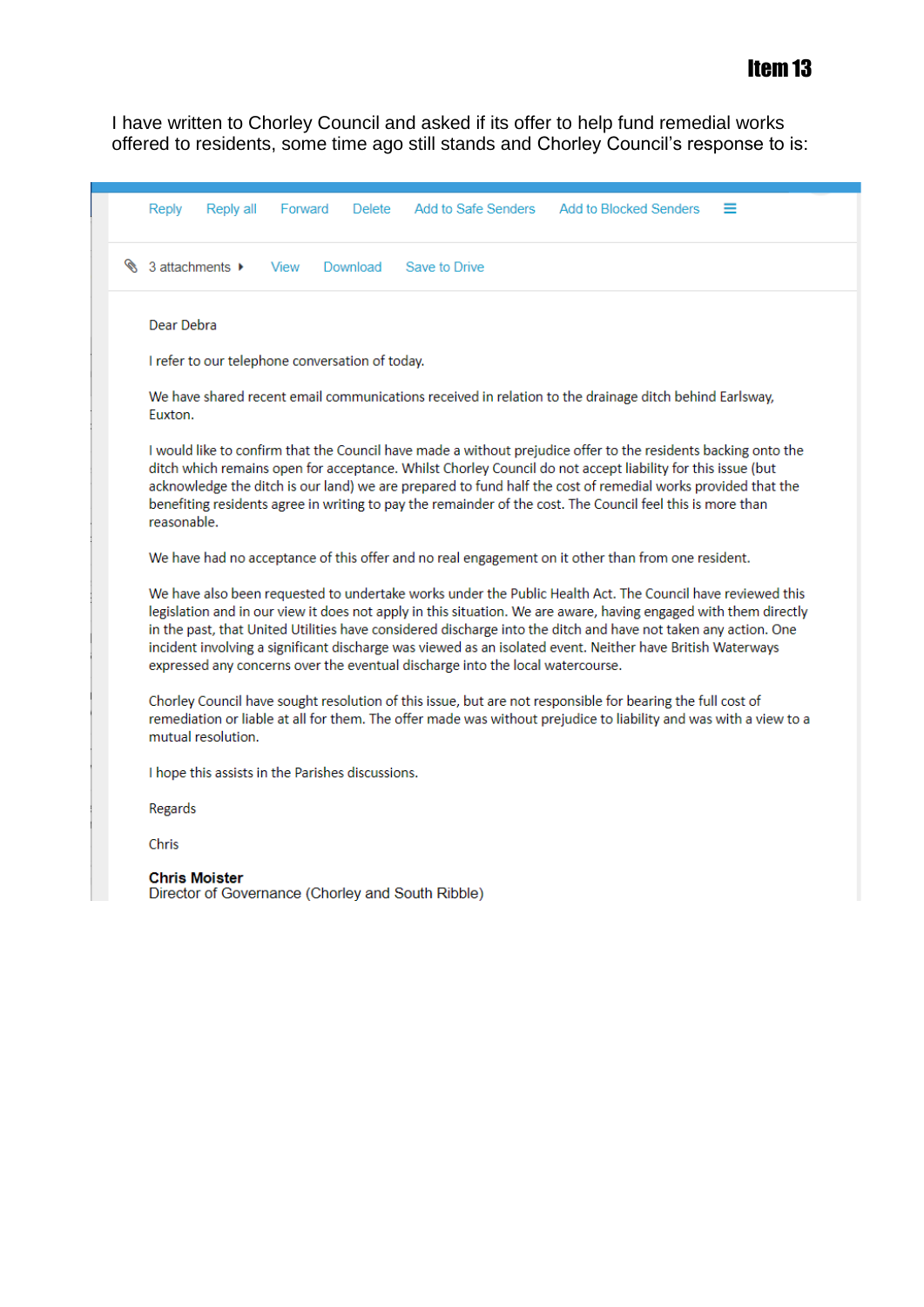The Clerk sought Legal Advice of the SLCC and the responses were:

#### *RESPONSE 1*

*My understanding is that the nuisance is being suffered by what seems at present to be a small pocket of landowners. Accordingly, your council's response to assist, if at all, must not be disproportionate. Particularly as the individuals have private remedies available to resolve.* 

*Already the District Council in addition to its promised financial contribution might be prepared to assist at a lesser cost by providing background guidance and even evidence from its environmental health officers to assist the landowners.*

*The swiftest and most effective remedy here for those adversely affected would be to "club" together obtain supportive evidence and either:*

*- to bring civil action in the county court against those responsible for the nuisance, or*

*-and probably a better and swifter response from those responsible would be to pursue in the local Magistrates' Court the statutory nuisance procedure. This is set out in sections 79 to 82 of the Environmental Protection Act 1990. Here the environmental health officers could assist. Better still the District Council with its Environmental Health officers providing evidence could commence the proceedings.*

*Why should a parish council pay for a solution and obtain professional evidence to benefit a very small number of landowners suffering a nuisance? What would the external auditors say!!*

#### *RESPONSE 2*

*An individual as here could commence proceedings in a personal capacity as is set out in the legislation.* 

*For the parish council to obtain professional both legal and environmental/ land valuation advice to benefit a property is say 6 properties from my distance it seems difficult to justify and disproportionate. Would the parish council be happy to justify the cost to the external auditors?*

*So far as the district council issue is concerned it is agreed that the authority cannot prosecute itself. In practice this can be overcome by either the matter being referred to the committee responsible for dealing with "nuisances" in its area to advise and to take internal action or "the leader" of the council bringing an action against the council for breaching its duties.*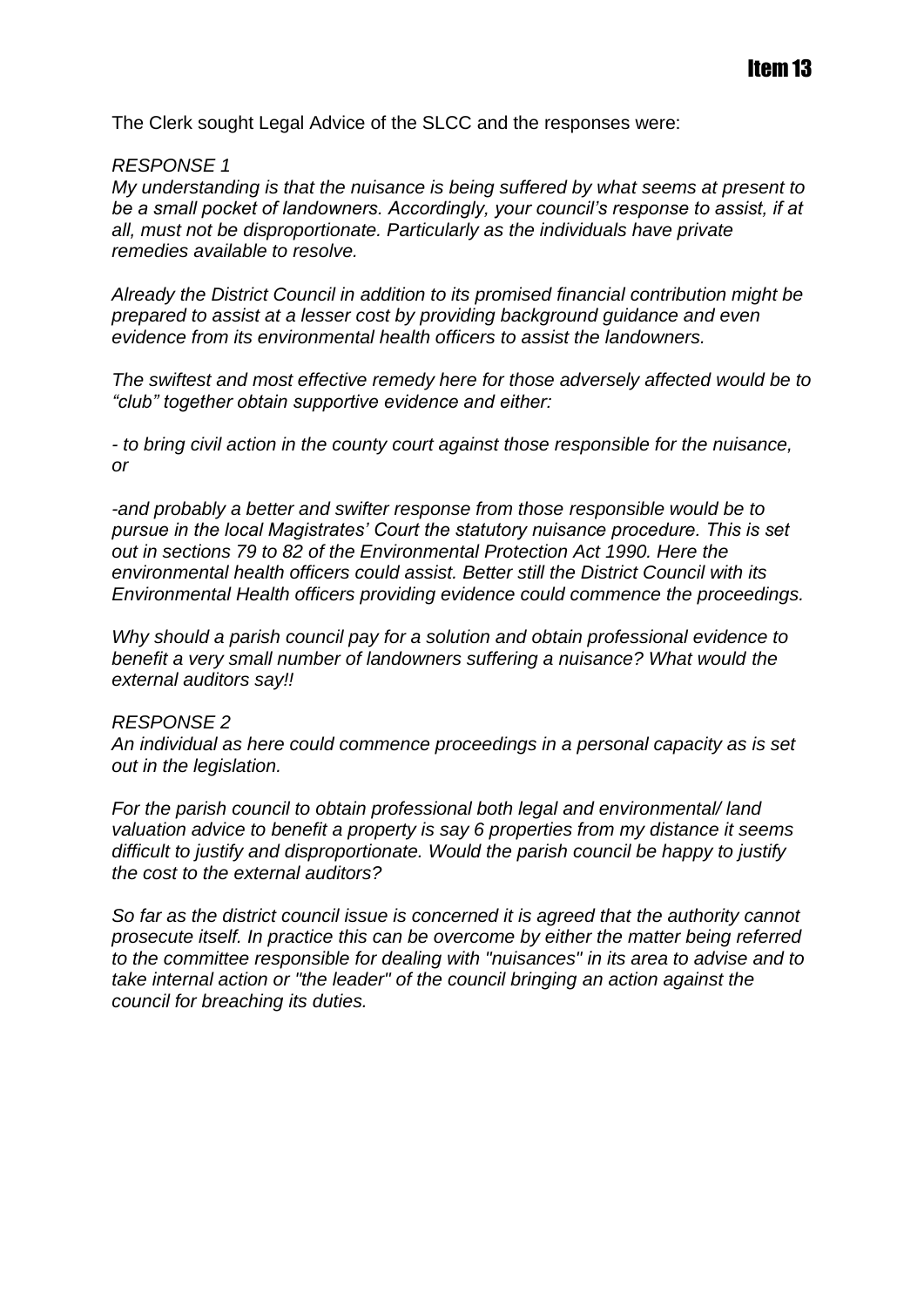#### **Report to EPC May 2022 - by Cllr V Thornhill Loop path of FP22, along the River Yarrow.**

1 In November 2020 I reported to the Council noting some concerns with, and suggesting possible improvements to, the footpath network in the Parish. My report is available online attached to the minutes of that meeting. One concern was for the state of the excellent footpath that forms a loop off Footpath 22 from a point near to Euxton House. It follows a pretty (especially when the garlic, anemones and bluebells are in flower) side valley and drops down steeply (Figs 1 and 2) to the River Yarrow. It runs alongside the river for some distance (Figs 3 to 7), giving access to the celebrated Euxton Beach (Fig 5), before climbing back to rejoin FP 22. This path is within the Yarrow Valley Country Park (YVCP) and is shown on all the official maps of the Park, including that located in Euxton at the car park alongside the skatepark.

2 The path is important in the Parish context (it forms a delightful circular walk from the village or from the YVCP car park) as it is the means of enjoying Euxton's part of the Yarrow Valley Park. It should also be of some considerable importance in the context of Chorley Borough. It gives access to an attractive part of Chorley's River – the Yarrow is in Chorley for its entire length – and it should surely be the Borough Council's (CBC) aim to make as much as possible of its banks available to local residents and others. There is a good selection of "flora and fauna". For examples the spring flowers, especially the garlic, anemone and bluebells, are spectacular; kingfishers can be seen regularly and roe deer occasionally.

3 The 2020 report included a draft letter (Appendix 1 to this report) for the Clerk to send to LCC and CBC. The letter asked questions about responsibility for the footpath and its maintenance, suggested possible improvements and asked when necessary maintenance works would be undertaken.

4 LCC responded quickly stating, as expected, that the path was not a public footpath and that they had no responsibility for it. Despite a number of reminders from the Clerk, there has not yet been a reply from CBC. In fact, there has not even been the courtesy of a holding reply

5 The path was in very poor condition and is getting worse (see all the Figs). It was clearly an expensive footpath when first constructed but, also clearly, construction has not been followed up with a suitable maintenance regime. It is suitable for use only by fit and able walkers with appropriate footwear. Of particular concern are several locations where it looks probable that a prolonged heavy rainfall could cause sufficient damage to render the path impassable (see for example Figs 3,4 and especially 6 and 7) Given CBC's lack of interest in this path it is likely that, if this happens, the footpath will be lost to Euxton residents and to others. This would be a significant loss to the local footpath network.

6 I would note that CBC have responded quickly (at least, I assume it was them) to issues with the footpath network in YVCP, A couple of years ago they undertook an expensive repair near Common Bank when part of a footpath collapsed into a tributary brook and, more recently, when the winter's gales brought down a tree across another nearby YVCP footpath, it was quickly cleared. Both these lengths of path form part of the Chorley Circular Route so I can accept some higher priority but not to the extent of totally neglecting the path in Euxton (which is incidentally part of the YVCP Red Walk, published by CBC and featured on the YVCP website)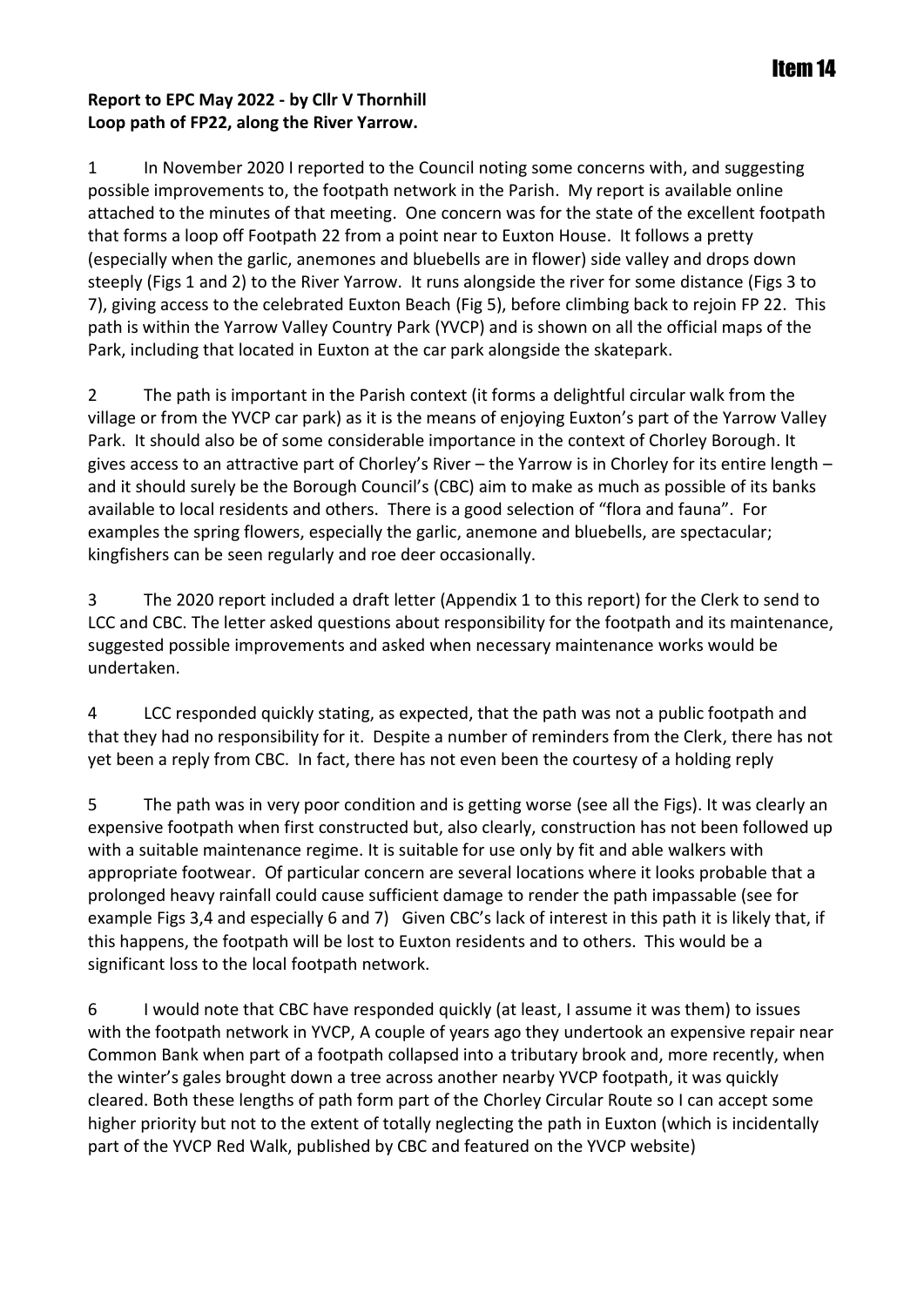### Item 14

7 The Parish Council should not be content to lose this valuable path and will be concerned that CBC seem prepared simply to ignore us. I have a number of suggestions for seeking to raise CBCs interest in this matter and would seek a view from the Council as to which we should follow.

7.1 Seek the assistance of the three CBC Euxton ward councillors to lobby on our behalf.

7.2 Advise footpath groups such as Chorley Ramblers of our concerns and seek their support.

7.3 EPC could rejoin the Yarrow Valley Advisory Group and seek to have this path become an agenda item (I have previously represented EPC on this group but found that there was nothing of direct interest to Euxton and that the meetings were exceedingly boring – I can't think why I never thought to raise this particular topic).

7.4 This footpath has been used openly and without challenge by walkers for many years now and EPC could possibly make the case for it to become a public footpath. I do not know the procedures for this ( groups such as The Ramblers may be prepared to advise) but I would suspect that LCC would want the path to be in a good condition before they would be prepared to take it over.

7.5 Whichever course of action is followed EPC could volunteer to help fund necessary works. I assume that the cost of fully restoring the path and preventing its deterioration would be of the order of tens of thousands. Whilst I would be reluctant to relieve CBC of any of their responsibilities in this matter, this may be the only way to secure the future of the path.

8 I would welcome Council's views.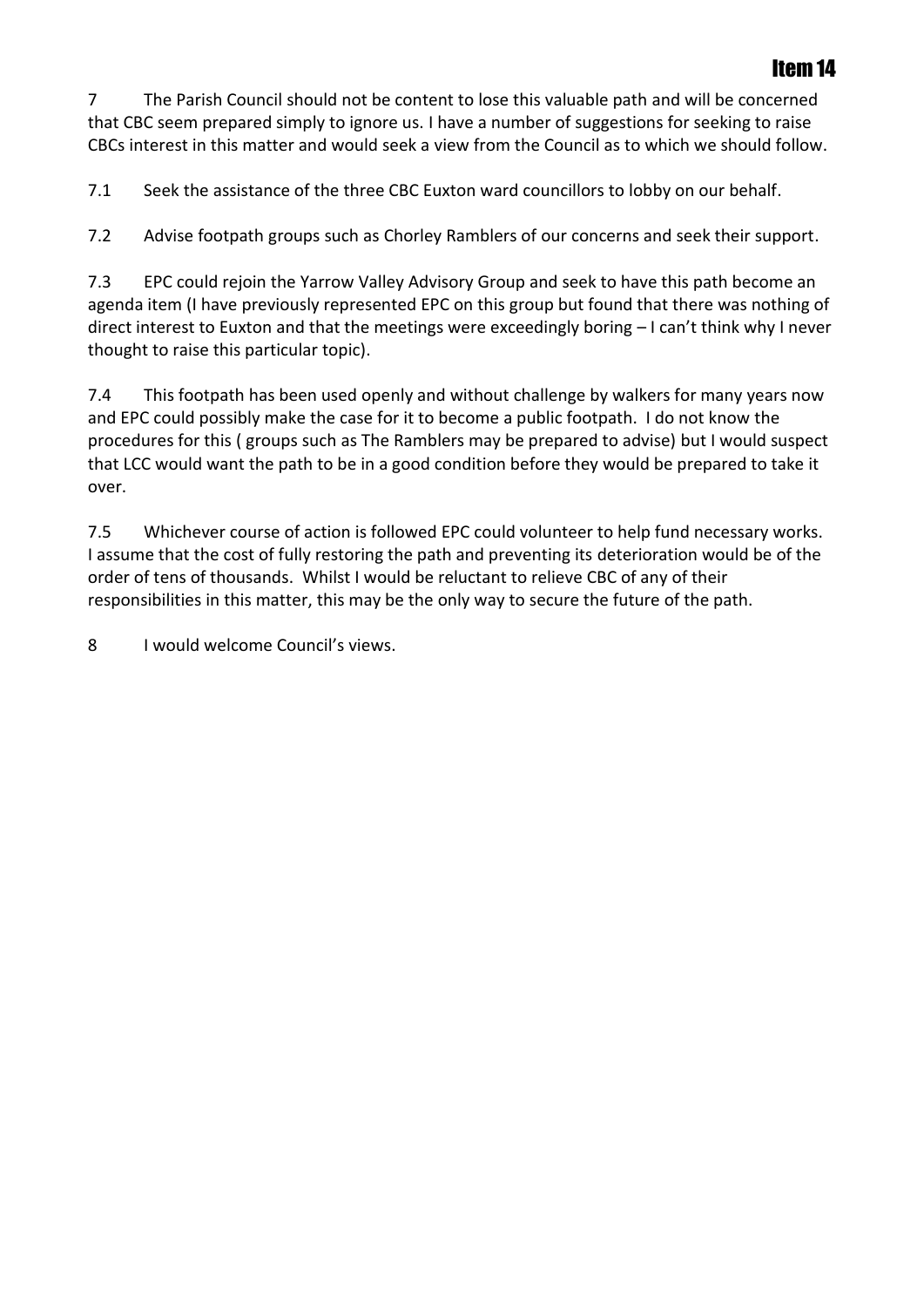

**Fig 1**



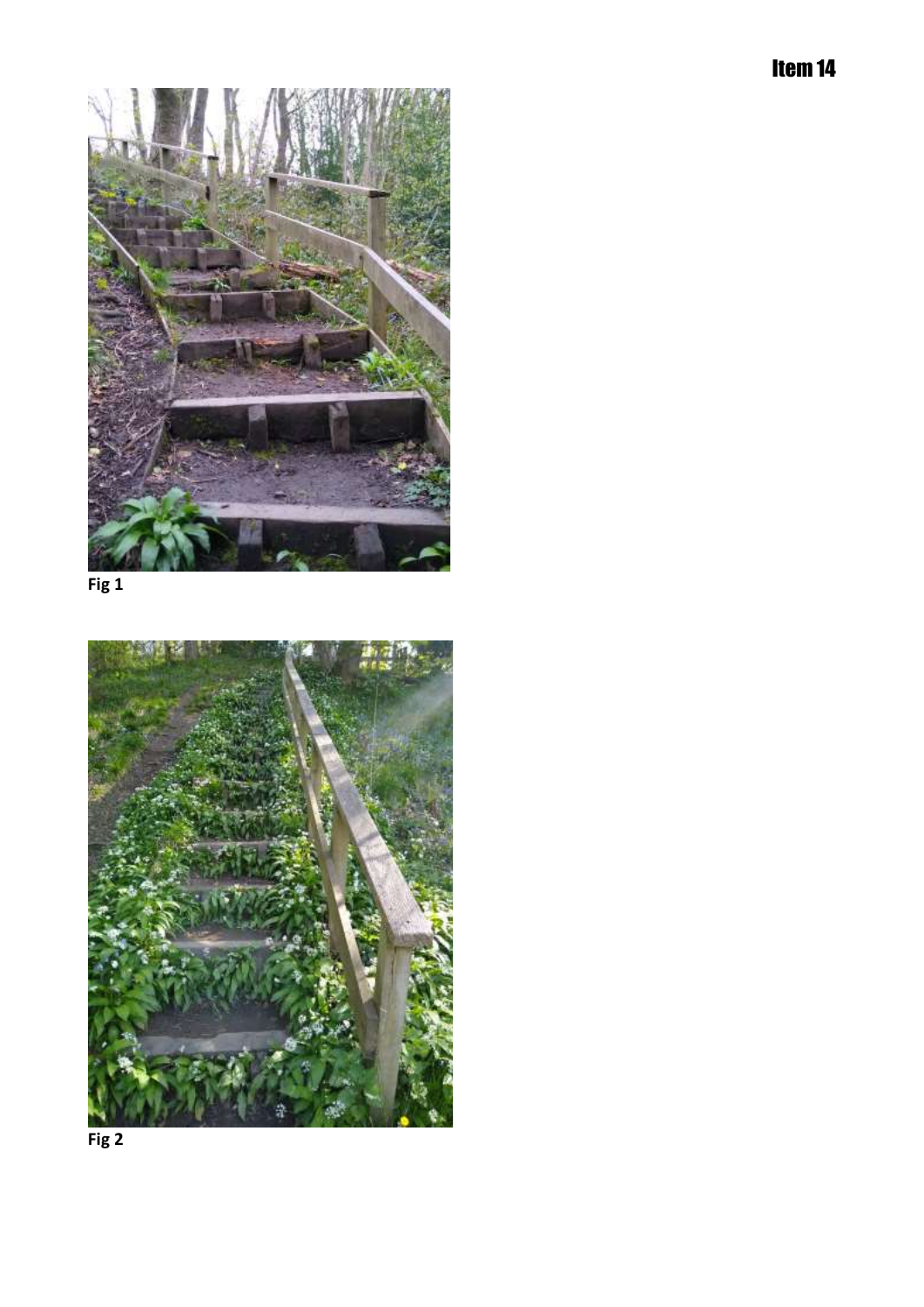## Item 14



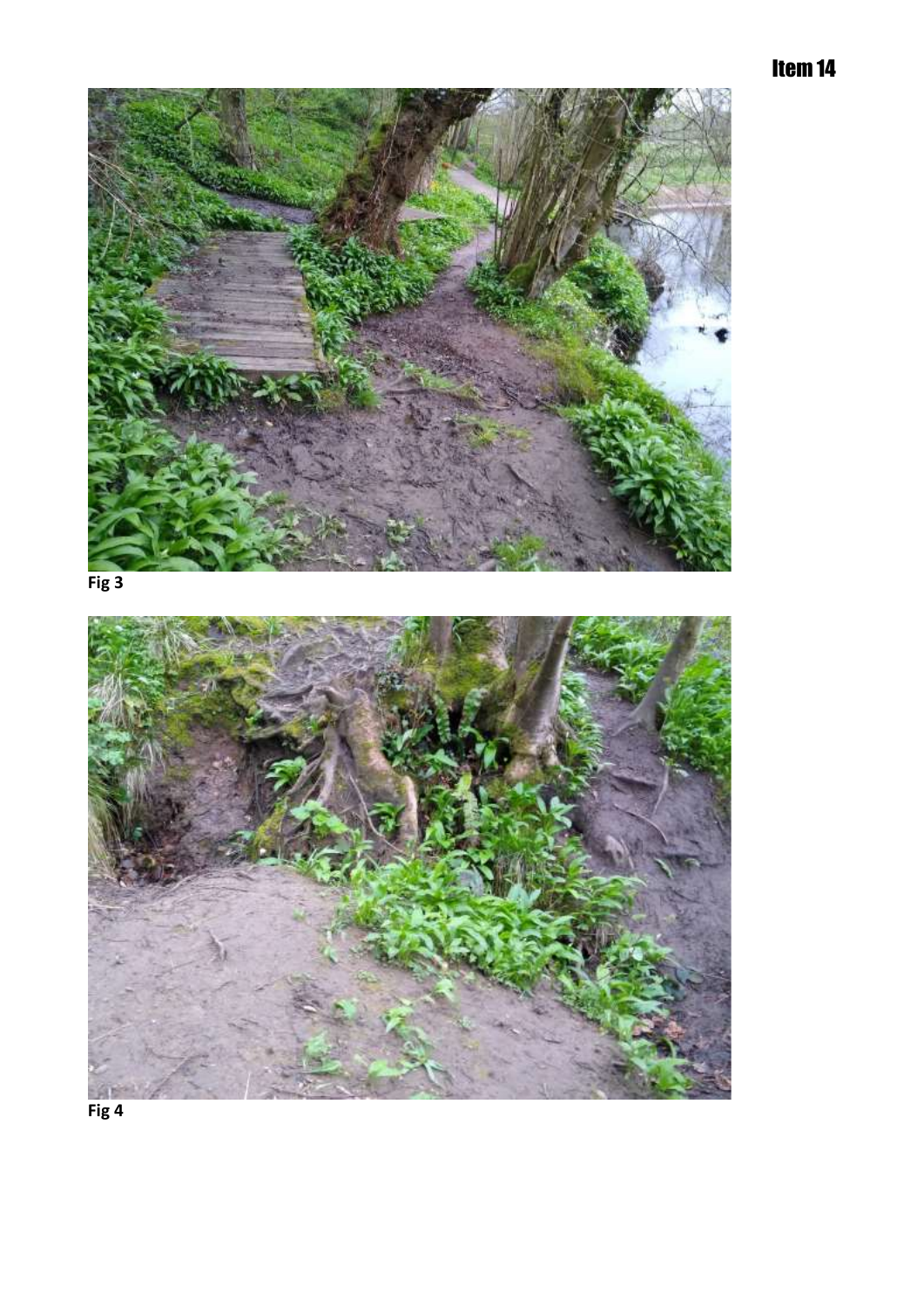Item 14



**Fig 5**

![](_page_23_Picture_3.jpeg)

**Fig 6**

![](_page_23_Picture_5.jpeg)

**Fig 7** Annex 1 - Draft e-mail to LCC and CBC re the Loop Path off FP 22